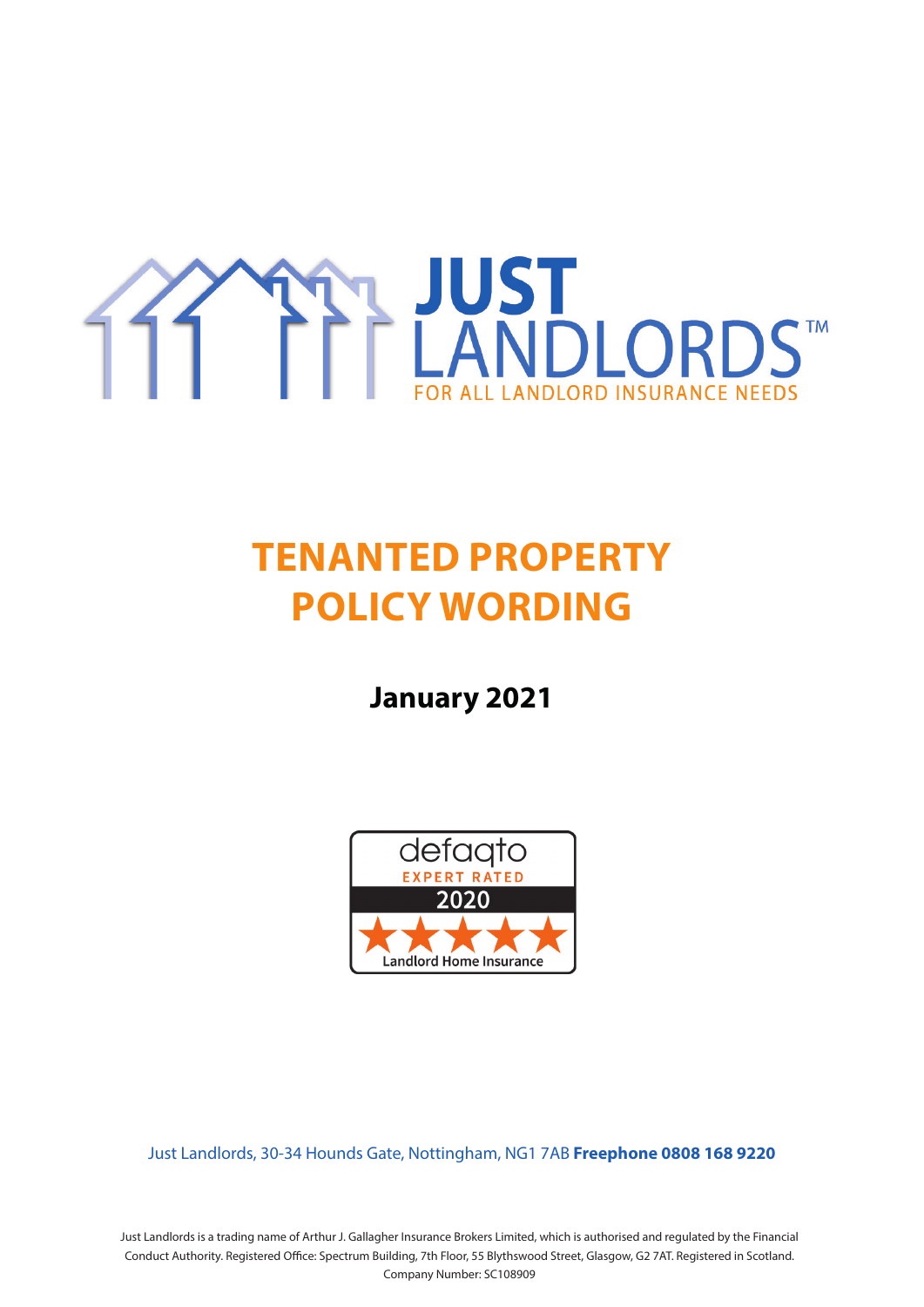Just Landlords is a trading name of Arthur J. Gallagher Insurance Brokers Limited, which is authorised and regulated by the Financial Conduct Authority. Registered Office: Spectrum Building, 7th Floor, 55 Blythswood Street, Glasgow, G2 7AT. Registered in Scotland. Company Number: SC108909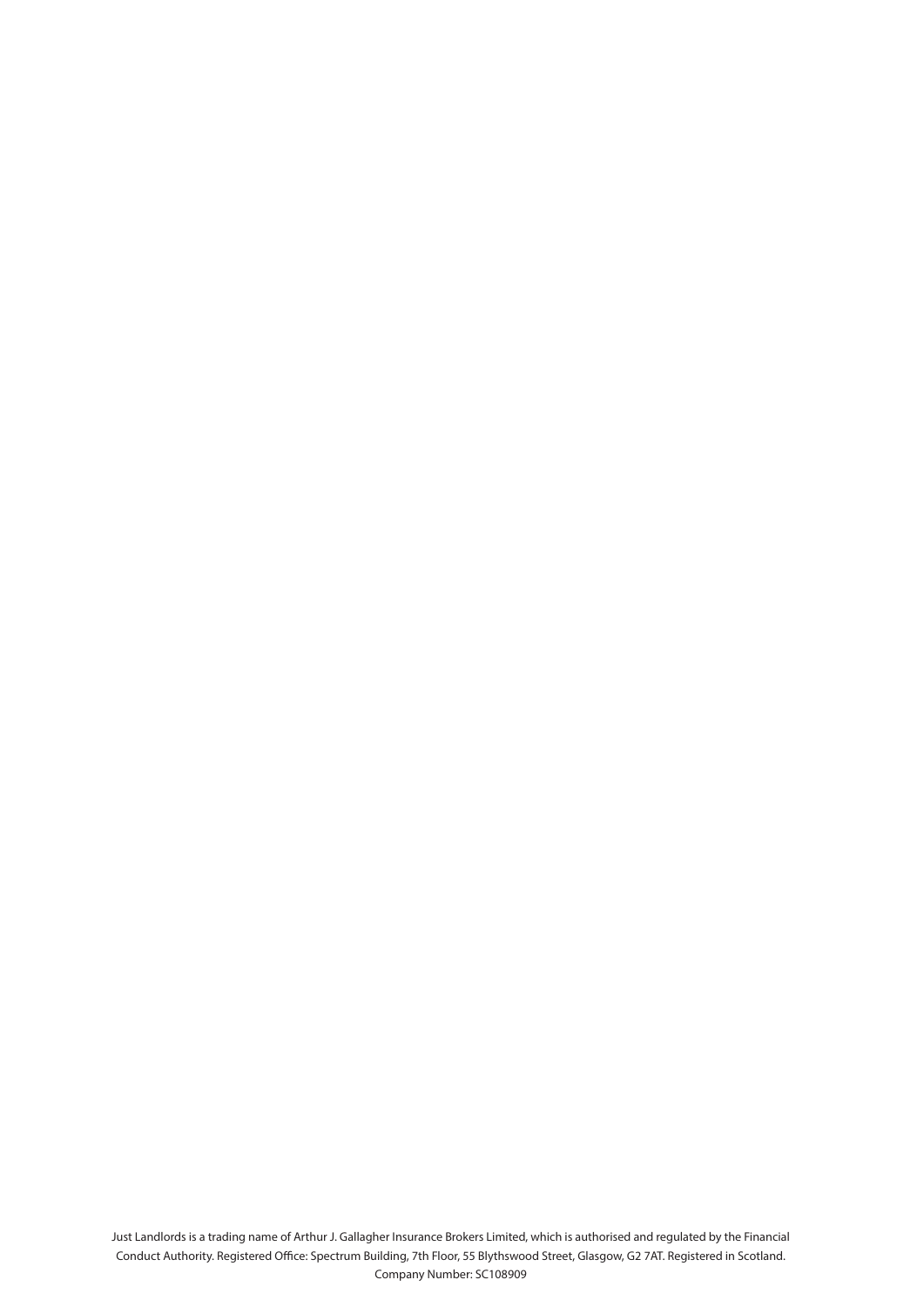## **INDEX**

| Data protection                               | 4  |
|-----------------------------------------------|----|
| Your Tenanted Property Insurance policy       | 6  |
| Cancelling this insurance                     | 7  |
| Financial Services Compensation Scheme (FSCS) | 7  |
| Our service commitment to you                 | 8  |
| Definitions                                   | 9  |
| General conditions                            | 11 |
| Exclusions                                    | 12 |
| How to make a claim                           | 14 |
| <b>Buildings section</b>                      | 16 |
| <b>Buildings section - Additional covers</b>  | 18 |
| Buildings section - Accidental damage         | 22 |
| Contents section                              | 24 |
| Contents section - Additional covers          | 25 |
| Contents section - Accidental damage          | 26 |
| Property owners liability                     | 28 |
| Legal liability as occupier of landlord       | 28 |
| Defective Premises Act 1972                   | 30 |
| Accident to domestic staff                    | 31 |

Just Landlords is a trading name of Arthur J. Gallagher Insurance Brokers Limited, which is authorised and regulated by the Financial Conduct Authority. Registered Office: Spectrum Building, 7th Floor, 55 Blythswood Street, Glasgow, G2 7AT. Registered in Scotland. Company Number: SC108909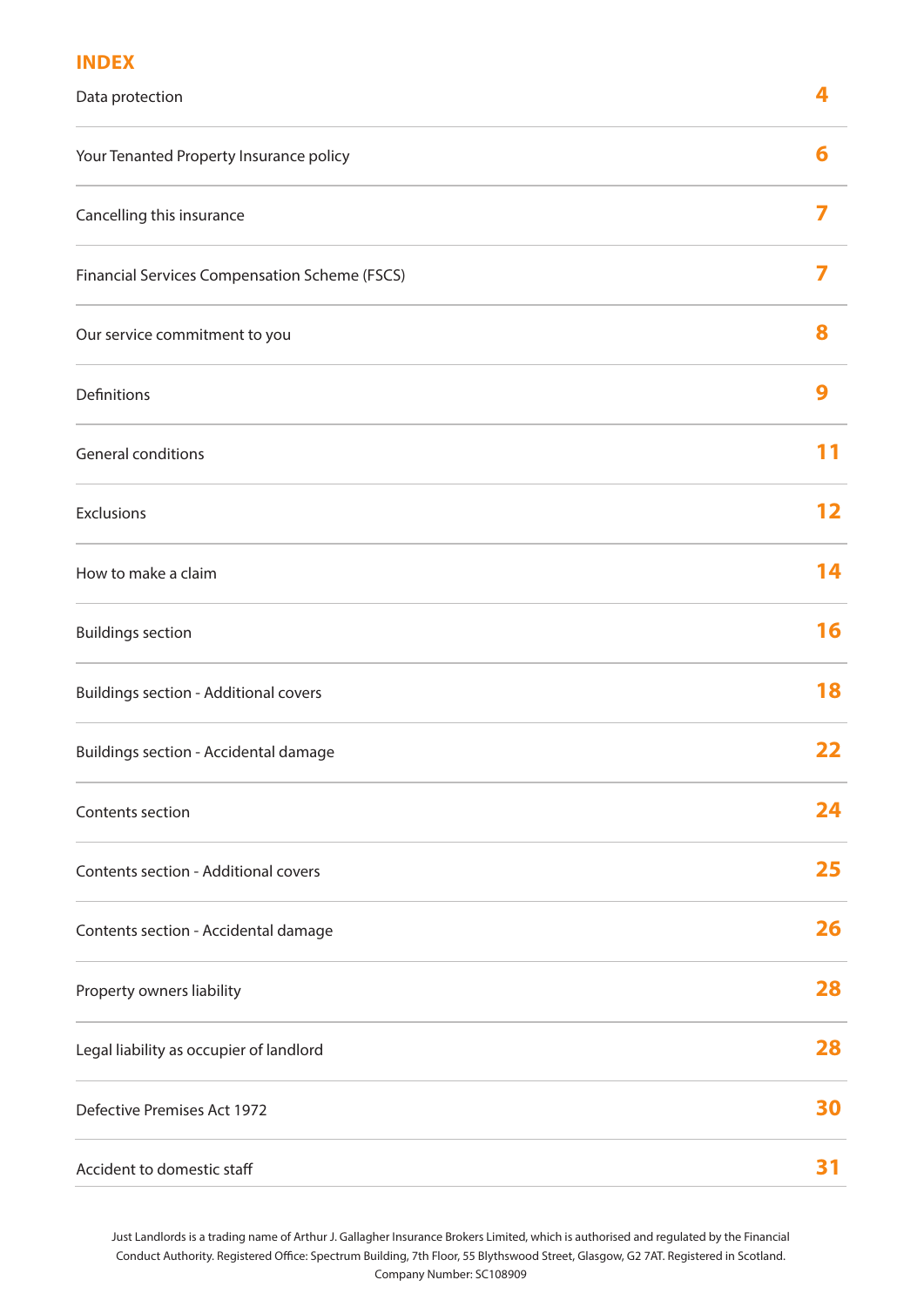## **DATA PROTECTION POLICY**

### **Your Insurer's Privacy Notice**

Tokio Marine HCC respects **your** right to privacy. In **our** Privacy Policy (available at https://www.tmhcc.com/en/ legal/privacy-policy) **we** explain who **we** are, how **we** collect, share and use personal information about **you**, and how **you** can exercise **your** privacy rights. If **you** have any questions or concerns about our use of **your** personal information, then please contact DPO@tmhcc.com.

**We** may collect **your** personal information such as name, email address, postal address, telephone number, gender and date of birth. **We** may also collect **your** sensitive personal information such as data relating to **your** physical or mental health or condition. **We** need the personal or sensitive personal information to enter into and perform a contract with **you**. **We** retain personal information and sensitive personal information **we** collect from **you** where **we** have an ongoing legitimate business need to do so.

**We** may disclose **your** personal or sensitive personal information to:

- **• our group companies**;
- **• third party services providers and partners** who provide data processing services to **us** or who otherwise process personal information for purposes that are described in **our** Privacy Policy or notified to **you** when we collect **your** personal information;
- any **competent law enforcement body, regulatory, government agency, court or other third party** where **we** believe disclosure is necessary (i) as a matter of applicable law or regulation, (ii) to exercise, establish or defend **our** legal rights, or (iii) to protect **your** interests or those of any other person;
- a **potential buyer** (and its agents and advisers) in connection with any proposed purchase, merger or acquisition of any part of **our** business, provided that **we** inform the buyer it must use **your** personal information only for the purposes disclosed in **our** Privacy Policy; or
- any **other person with your consent** to the disclosure.

**Your** personal and sensitive personal information may be transferred to, and processed in, countries other than the country in which **you** are resident. These countries may have data protection laws that are different to the laws of **your** country. **We** transfer data within the Tokio Marine group of companies by virtue of our Intra Group Data Transfer Agreement, which includes the EU Standard Contractual Clauses.

**We** use appropriate technical and organisational measures to protect the personal information that **we** collect and process about **you**. The measures **we** use are designed to provide a level of security appropriate to the risk of processing **your** personal information.

**You** are entitled to know what data is held on **you** and to make what is referred to as a **Data Subject Access Request ('DSAR')**. **You** are also entitled to request that **your** data be **corrected** in order that **we** hold accurate records. In certain circumstances, **you** have other data protection rights such as that of **requesting deletion, objecting to processing, restricting processing** and in some cases **requesting portability**. Further information on **your** rights is included in **our** Privacy Policy.

**You** can **opt-out of marketing communications we** send **you** at any time. **You** can exercise this right by clicking on the "unsubscribe" or "opt-out" link in the marketing e-mails we send **you**. Similarly, if **we** have collected and processed **your** personal or sensitive personal information with **your** consent, then **you** can **withdraw your consent** at any time. Withdrawing **your** consent will not affect the lawfulness of any processing **we** conducted prior to **your** withdrawal, nor will it affect processing of **your** personal information conducted in reliance on lawful processing grounds other than consent. **You** have the **right to complain to a data protection authority** about **our** collection and use of **your** personal information.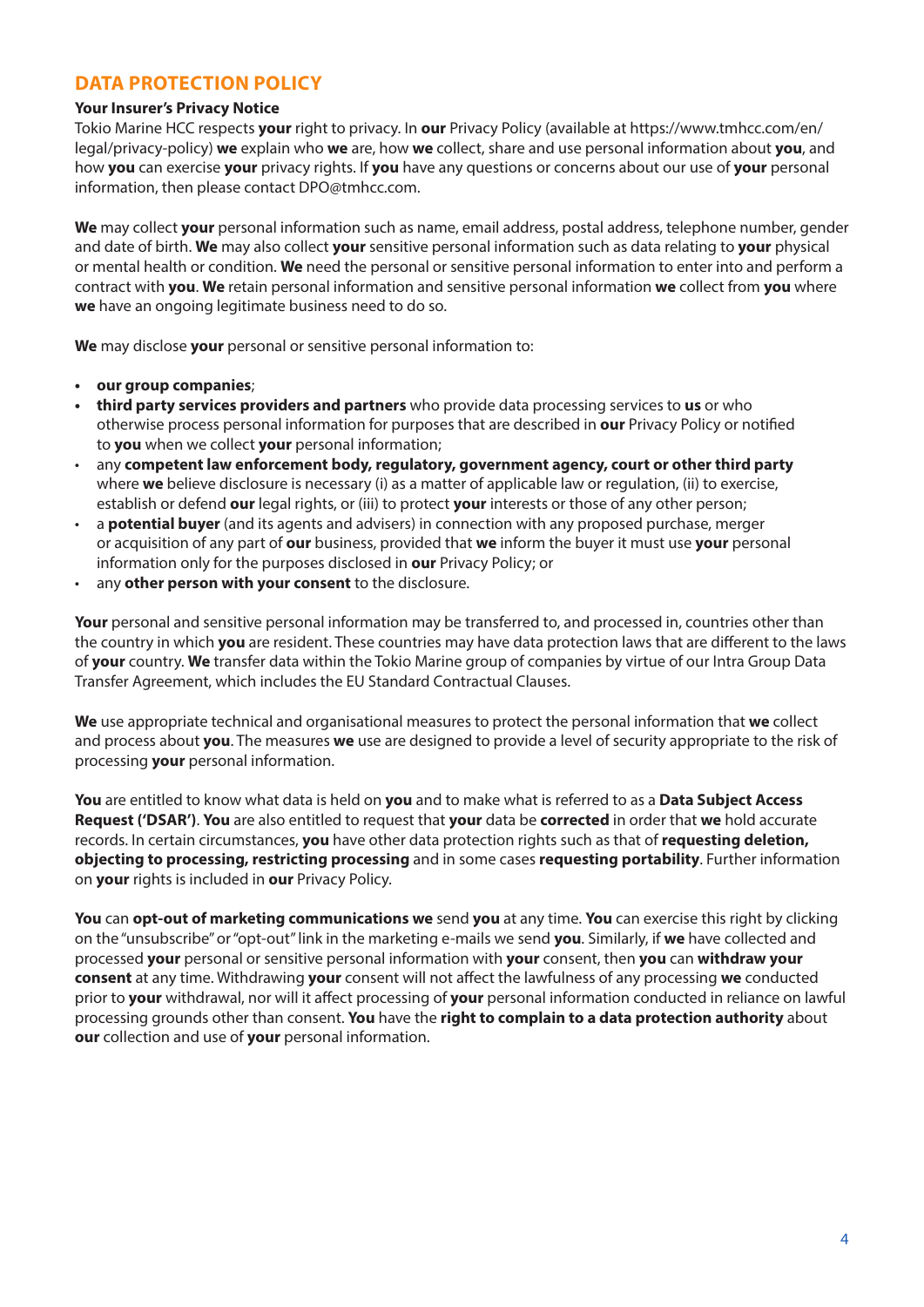## **Just Landlords Short Form Privacy Notice**

We (Just Landlords a trading name of Arthur J. Gallagher Insurance Brokers Limited) are the data controller of any personal data **you** provide to us. We collect and process personal data in order to offer and provide insurance services and policies and to process claims. Personal data is also used for business purposes such as fraud prevention and detection, financial management, to generate risk modelling, conduct analytics including to advise, improve and develop our products and services and to comply with our legal and regulatory obligations. This may involve sharing information with, and obtaining information from, our group companies and third parties such as (re)insurers, other brokers, loss adjusters, credit reference agencies, service providers, professional advisors, our regulators or fraud prevention agencies.

We may record telephone calls to help us to monitor and improve the service we provide as well as for regulatory purposes.

Please see our Privacy Notice for further information on how **your** personal data is used, shared, disclosed and retained, your rights in relation to your personal data and how to contact our Data Protection Officer. Our Privacy Notice can be found at https://www.ajg.com/uk/privacy-policy/. From time to time we may make important updates to our Privacy Notice and these may in turn affect the way we use and handle **your** data. Please ensure **you** review our Privacy Notice periodically to ensure **you** are aware of any changes.

If **you** are providing us with personal data of another individual that would be covered under the insurance policy we may be placing or services we may provide to **you**, you shall ensure that **you** have obtained all appropriate consents, where required, tell them **you** are providing their information to us and show them a copy of this notice. **You** must not share personal data with us that is not necessary for us to offer, provide or administer our services to **you**.

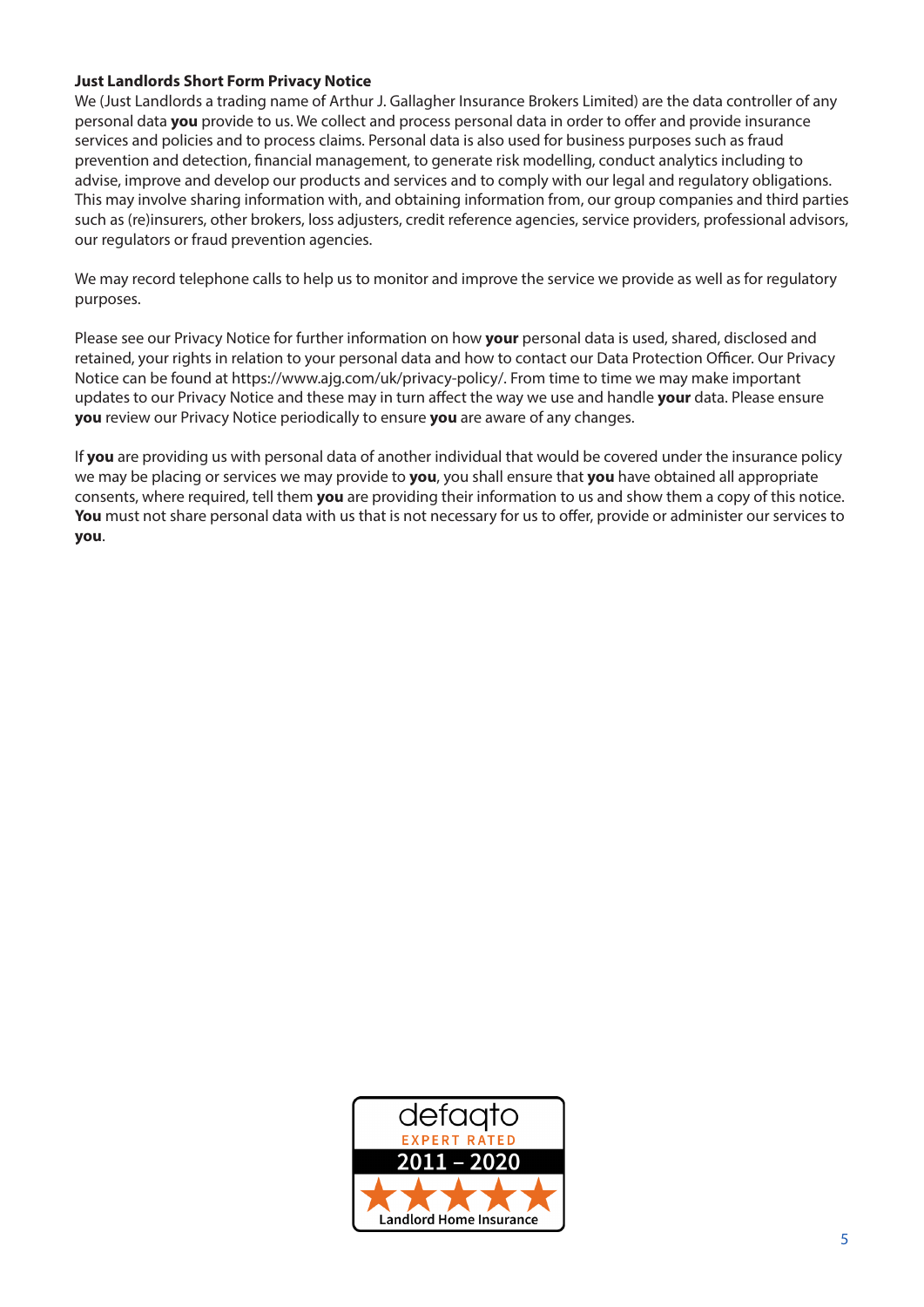## **YOUR TENANTED PROPERTY INSURANCE POLICY**

This insurance provides cover for the sections specified in the **schedule of cover** during the **period of insurance** for which **you** have paid, and **we** have accepted, **your** premium.

Please read all the documents carefully to make sure they meet **your** requirements.

This insurance is a contract between **you** and the **insurer**, as named in the **schedule of cover** and the definitions on page 9. It has been issued in accordance with the authorisation granted to **Just Landlords** by the **insurer** under the contract reference number shown in the **schedule of cover** and **we** have relied on the information **you** have given **us**.

The information provided in the statement of fact, whether provided orally, electronically or in writing and the declaration that **you** have made, have been relied upon by **us** in entering into the insurance. (\*see important note below)

This policy wording, along with the **schedule of cover** and any endorsement(s) should be read together as one document and form the contract of insurance.

Certain conditions, exclusions and clauses apply to all sections of this insurance and are shown on pages 11, 12 and 13. It is important that **you** read them carefully, as they apply at all times.

## **\* Important Notice -** Information **you** have given **us**

In deciding to accept this insurance and in setting the terms and premium, **we** have relied on the information given to **us**, either orally, electronically or in writing, by **you** or anyone acting on **your** behalf. **You** must take care when answering any questions **we** ask by ensuring that all information provided is accurate and complete. A copy of the information provided to **us** is contained within the statement of fact attached to the **schedule of cover**. If **you** agree that the information is correct then please sign and date the statement of fact and retain for **your**  records. Should the information be incorrect or missing then please contact **Just Landlords** or **your** insurance broker as soon as practicable so the correct information can be provided and updated. Please note that any corrected information may result in a change to the premium charged and/or the terms set by **us** or it may result in **us** being unable to continue this insurance and having to cancel this policy.

If **we** establish that **you** deliberately or recklessly provided **us** with false or misleading information **we** will treat this policy as if it never existed and decline all claims.

If **we** establish that **you** carelessly provided **us** with false or misleading information it could adversely affect **your** policy and any claim. For example, **we** may:

- treat this policy as if it had never existed and refuse to pay all claims and return the premium paid. **We** will only do this if **we** provided **you** with insurance cover which **we** would not otherwise have offered;
- amend the terms of this insurance. **We** may apply these amended terms as if they were already in place;
- charge **you** more for the remainder of **your period of insurance** and reduce the amount **we** pay on a claim in the proportion the premium **you** have paid bears to the premium **we** would have charged **you**; or
- cancel **your** policy in accordance with the cancellation condition as set out in this policy.

#### **Just Landlords** will write to **you** if **we**:

- intend to treat this insurance as if never existed; or
- need to amend the terms of this insurance;
- require **you** to pay more for this insurance; or
- intend to cancel **your** policy.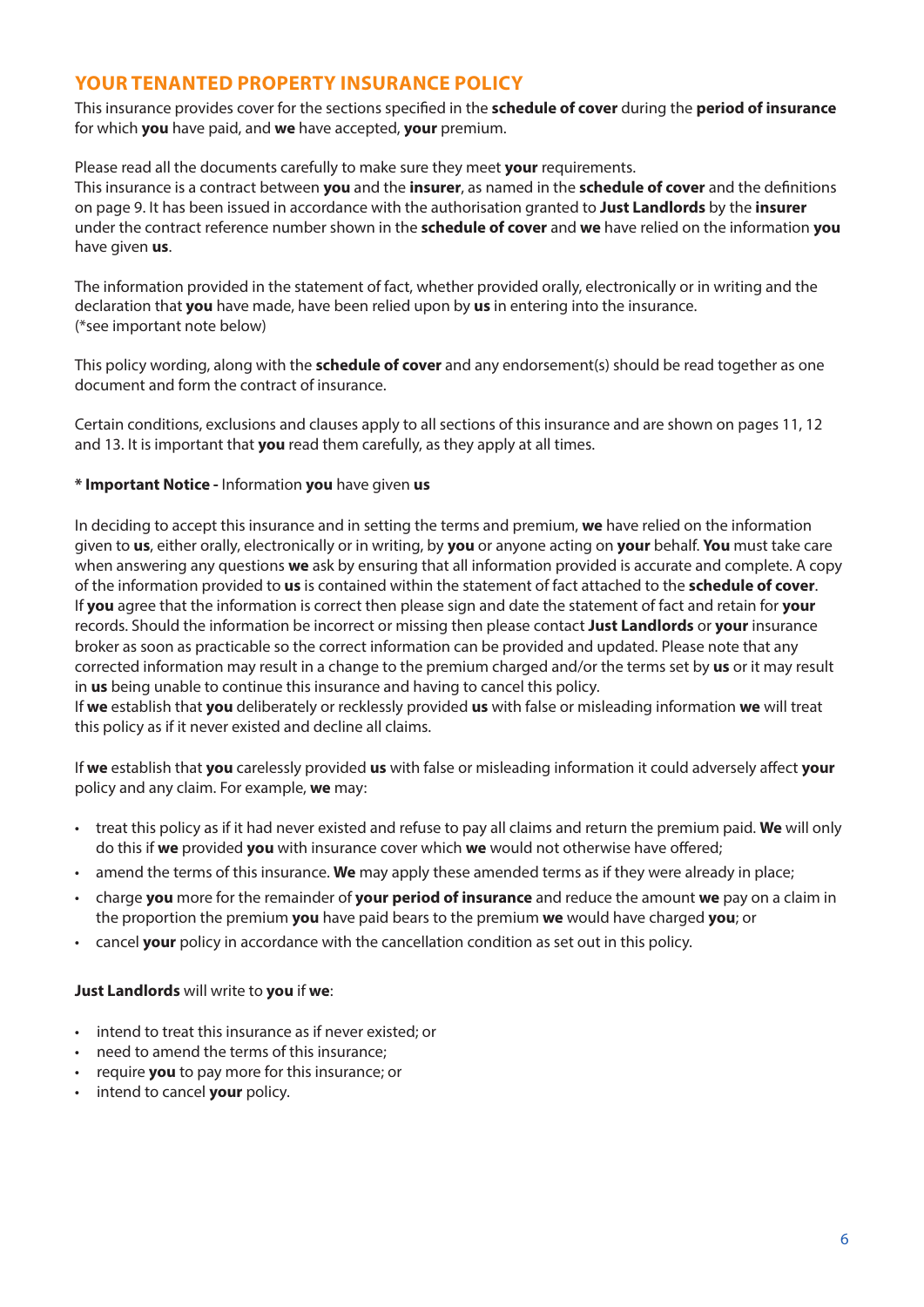## **CANCELLING THIS INSURANCE**

**You** can cancel this insurance at any time by notifying **Just Landlords**.

This insurance has a cooling off period of 14 days' from either:

- The date **you** receive **your** insurance documentation, or
- The start of the **period of insurance**

whichever is the later, providing **you** have not made any claims **we** will refund the premium in full.

**You** can cancel this insurance at any time outside the cooling off period by giving **us** 14 days' notice. As long as no claims have been made or reported during the **period of insurance we** will return a proportion of **your** premium paid on a pro rata basis, less an administration charge of £20. No return of premium will be given if under £20 or if any claims have been reported or paid in whole or part during the **period of insurance**.

**We** can cancel this insurance by giving **you** 14 days' notice in writing to **your** last known postal address. If **we** do this **we** will return a proportion of **your** premium paid on a pro rata basis. **We** will only do this for a valid reason (examples of valid reasons are but not limited to):

- non payment of premium, including any direct debit or premium finance instalment;
- a change in risk occurring which means that **we** can no longer provide **you** with insurance cover;
- non-cooperation or failure to supply any information or documentation **we** request;
- threatening or abusive behaviour or the use of threatening or abusive language.

## **ADMINISTRATION CHARGES**

**Just Landlords** charge an administration fee for arranging and amending policies. Information of these charges can be found within **our** initial Disclosure Document at www.justlandlords.co.uk. However, no charge will ever be made if **you** wish to make a claim. Any administration fees are included in the premium charged.

## **FINANCIAL SERVICES COMPENSATION SCHEME (FSCS)**

The **insurer** and **Just Landlords** are covered by the Financial Services Compensation Scheme. **You** may be entitled to compensation from the Scheme if the **insurer** or **Just Landlords** is unable to meet its obligations to **you** under this contract. If **you** were entitled to compensation under the Scheme, the level and extent of the compensation would depend on the nature of the contract. Further information about the Scheme is available from the Financial Services Compensation Scheme PO Box 300, Mitcheldean, GL17 1DY, by telephoning 0800 678 1100 or 020 7741 4100 and on their website www.fscs.org.uk.

## **SANCTIONS**

**We** will not provide any benefit under this insurance to the extent of providing cover, payment of any claim or the provision of any benefit where doing so would breach any sanction, prohibition or restriction imposed by law or regulation.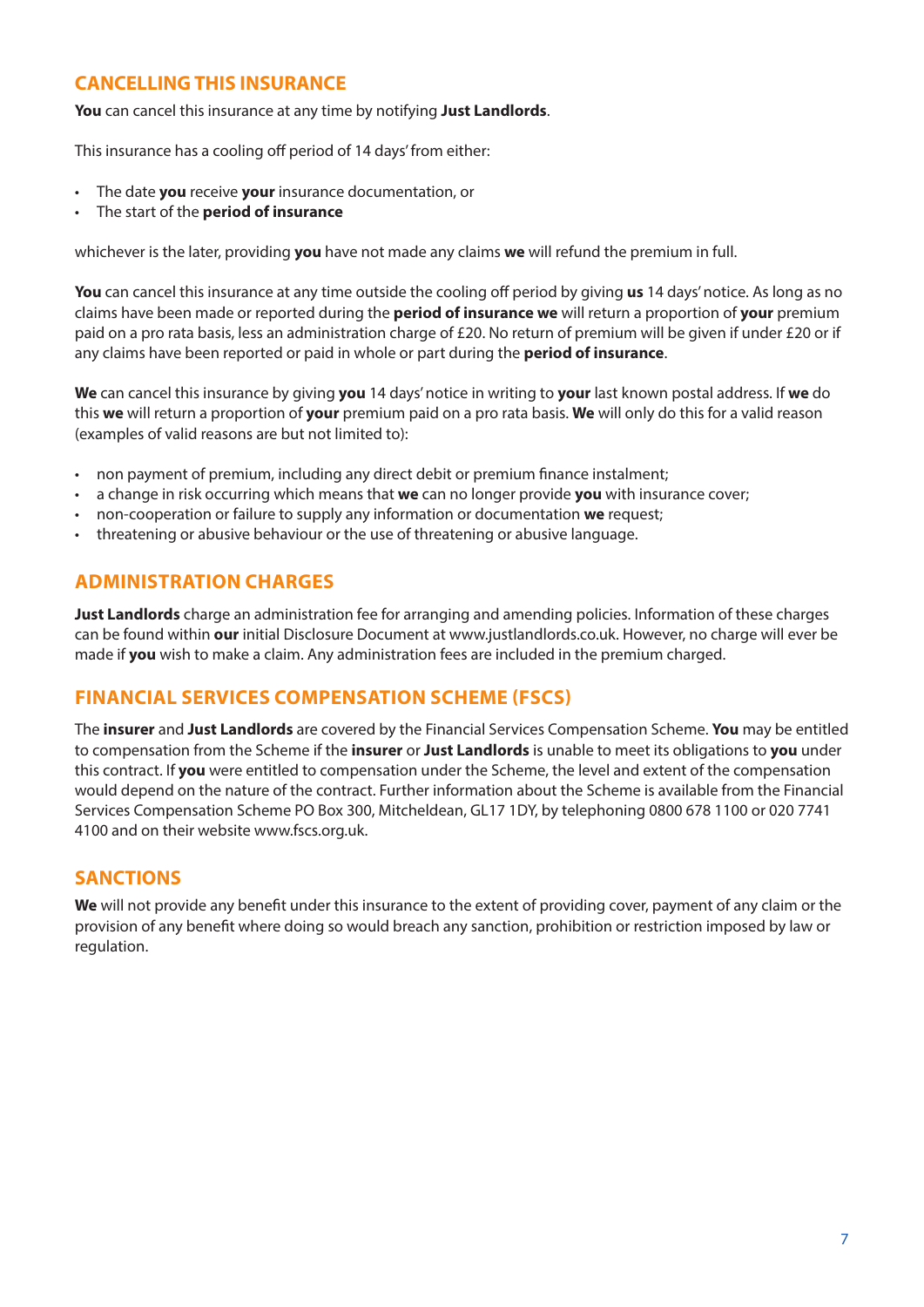## **THE LAW APPLICABLE TO THIS INSURANCE**

Under the laws of the United Kingdom (England, Scotland, Wales and Northern Ireland) both **you** and **we** may choose the law which applies to this contract, to the extent permitted by those laws. Unless **you** and **we** agree otherwise, **we** have agreed with **you** that the law which applies to this contract is the law which applies to the part of the United Kingdom in which the **property** is situated, or, if the **property** is in the Channel Islands or the Isle of Man, the law of whichever of those two places applies.

**We** and **you** have agreed that any legal proceedings between **you** and **us** in connection with this contract will only take place in the courts of the part of the United Kingdom in which the **property** is situated, or, if the **property** is in either the Channel Islands or the Isle of Man, the courts of whichever of those two places applies.

## **INSURER**

This insurance policy is underwritten by a consortium of the following insurers, led by:

HCC International Insurance Company plc (HCCII) trading as Tokio Marine HCC. HCCII is registered in England and Wales (Company Reg No: 01575839) with registered office at 1 Aldgate, London EC3N 1RE. HCCII is authorised by the Prudential Regulation Authority and regulated by the Financial Conduct Authority and Prudential Regulation Authority (Firm Reference Number 202655).

Covéa Insurance plc. Covéa Insurance plc is authorised by the Prudential Regulation Authority and regulated by the Financial Conduct Authority and the Prudential Regulation Authority. Registered in England and Wales Number 613259. Registered office: Norman Place, Reading, RG1 8DA.

**You** can check these details with the Financial Conduct Authority either on their website at www.fca.org.uk or by calling them on 0800 111 6768.

## **OUR SERVICE COMMITMENT TO YOU**

**Our** aim is to ensure that all aspects of **your** insurance are dealt with promptly, efficiently and fairly. At all times **we**  are committed to providing you with the highest standard of service.

If **you** have any questions or concerns about **your** policy, the handling of a claim or wish to make a complaint **you** should, in the first instance, contact **Just Landlords**.

#### **Just Landlords**

#### **30-34 Hounds Gate, Nottingham NG1 7AB**

**Tel: 0115 950 5052**

## **Fax: 0115 950 5053**

**Email:** enquiries@justlandlords.co.uk; **or** claims@justlandlords.co.uk; **or** complaints@justlandlords.co.uk

If **you** remain dissatisfied after **your** complaint has been considered or, in any event, after a period of eight weeks from making **your** complaint, **you** may be able to refer **your** complaint to the Financial Ombudsman Service (FOS). The contact details for the FOS are:

The Financial Ombudsman Service, Exchange Tower, London E14 9SR.

Telephone:

- 0800 023 4567 (calls to this number are free from "fixed lines" in the UK),
- or 0300 123 9123 (calls to this number are charged at the same rate as 01 and 02 numbers on mobile phone tariffs in the UK), or
- +44 (0)20 7964 0500 (if you are calling from outside the UK).

Email: complaint.info@financial-ombudsman.org.uk.

If **you** have purchased **your** policy online **you** can also make a complaint via the EU's online dispute resolution (ODR) platform. The website for the ODR is: http://ec.europa.eu/odr.

This complaints procedure does not affect your right to take legal action.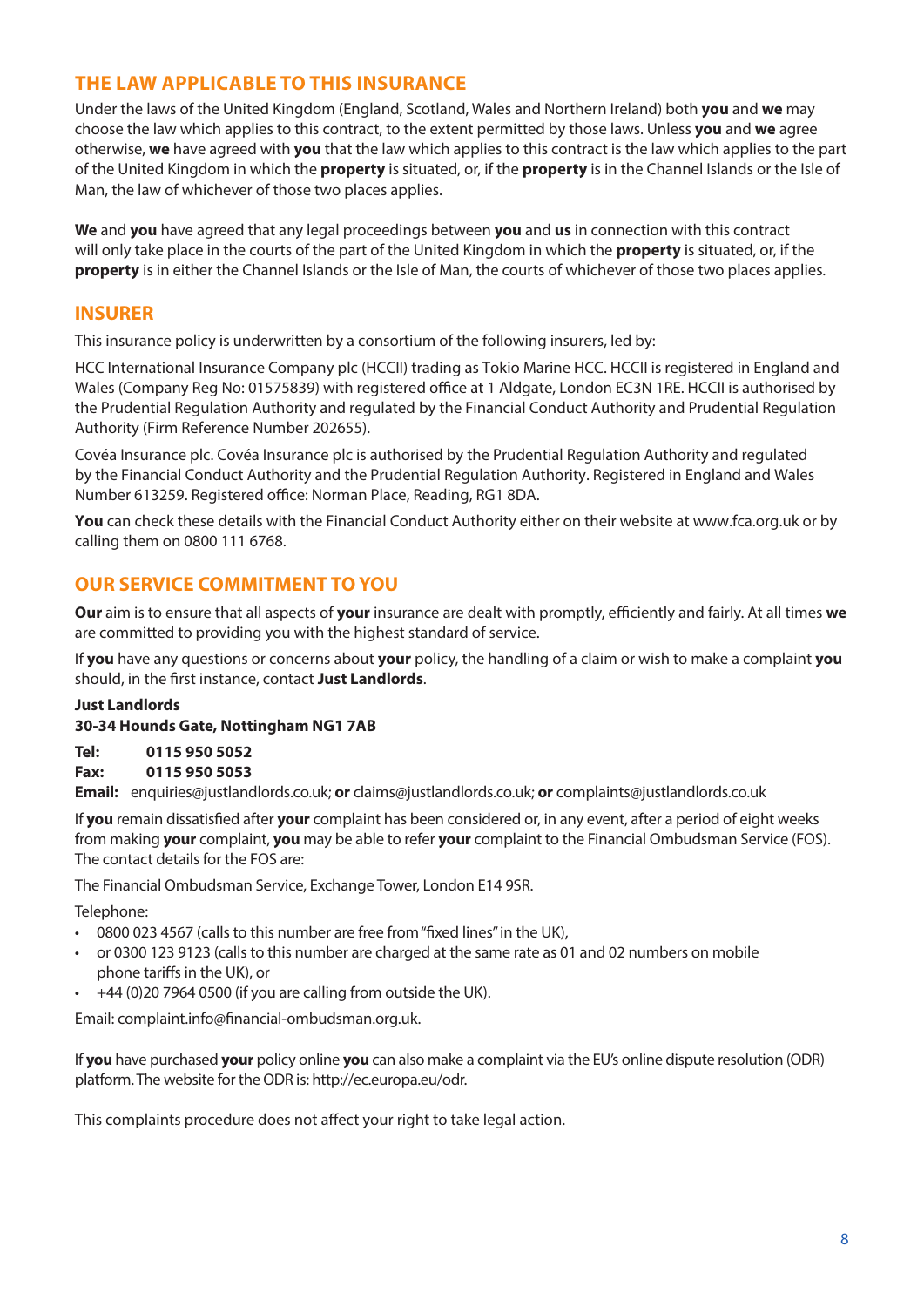## **DEFINITIONS**

Certain words will carry the same meaning wherever they appear in this policy, unless defined differently in the appropriate section. They are highlighted as follows:-

| <b>Accidental damage</b>     | physical damage caused suddenly and accidentally, and not through wear and tear,<br>breakdown or malfunction.                                                                                                                                                                                                                |  |
|------------------------------|------------------------------------------------------------------------------------------------------------------------------------------------------------------------------------------------------------------------------------------------------------------------------------------------------------------------------|--|
| <b>Bodily injury</b>         | physical injury including accidental death, disease or illness.                                                                                                                                                                                                                                                              |  |
| <b>Buildings</b>             | the main structure of the <b>property</b> and its permanently fitted fixtures and<br>fittings                                                                                                                                                                                                                                |  |
|                              | its domestic outbuildings and private garage(s)<br>$\bullet$                                                                                                                                                                                                                                                                 |  |
|                              | tennis courts, terraces, patios, paths, drives, walls, gates, fences, hedges, lamp-<br>$\bullet$<br>posts and railings                                                                                                                                                                                                       |  |
|                              | permanently installed swimming pools, hot tubs and jacuzzi's<br>$\bullet$                                                                                                                                                                                                                                                    |  |
|                              | permanently fitted central heating/fuel tanks, septic tanks and cesspits<br>$\bullet$                                                                                                                                                                                                                                        |  |
|                              | permanently fitted solar panels<br>$\bullet$                                                                                                                                                                                                                                                                                 |  |
|                              | permanently fitted flooring, but not carpets other than where covered under the<br><b>buildings</b> section, additional cover 13 - Landlords contents                                                                                                                                                                        |  |
|                              | All within the premises named in the schedule of cover which you own or for which<br>you are legally liable.                                                                                                                                                                                                                 |  |
| <b>Contents</b>              | household goods within the premises, which you own or are legally liable for:-                                                                                                                                                                                                                                               |  |
|                              | radio and television aerials, satellite dishes, satellite television receiving<br>equipment, their fitting and masts which are attached to the property                                                                                                                                                                      |  |
|                              | items in outbuildings, garages or sheds, which are situated within the<br>$\bullet$<br>boundaries of the premises, up to £500 in total                                                                                                                                                                                       |  |
|                              | metered water or domestic oil in a fixed oil tank up to £1,000 which you have<br>$\bullet$<br>paid for and are legally liable for                                                                                                                                                                                            |  |
|                              | carpets but not permanently fitted flooring<br>$\bullet$                                                                                                                                                                                                                                                                     |  |
|                              | <b>Contents</b> does NOT include:                                                                                                                                                                                                                                                                                            |  |
|                              | motor vehicles, caravans, aircraft, trailers or watercraft or their accessories<br>$\bullet$                                                                                                                                                                                                                                 |  |
|                              | any living creature<br>$\bullet$                                                                                                                                                                                                                                                                                             |  |
|                              | any part of the <b>buildings</b> , decorations or permanent fixtures and fittings at the<br>$\bullet$<br>property                                                                                                                                                                                                            |  |
|                              | any item(s) insured under any other insurance<br>$\bullet$                                                                                                                                                                                                                                                                   |  |
|                              | gold, silver, gold and silver plated articles, jade, jewellery, furs, objet d'art or fine<br>art, unless agreed by us and shown in the schedule of cover.                                                                                                                                                                    |  |
| <b>Excess</b>                | the amount you will have to pay towards each separate claim.                                                                                                                                                                                                                                                                 |  |
| <b>Heave</b>                 | upward and/or lateral movement of the site on which your property stands caused<br>by swelling of the ground.                                                                                                                                                                                                                |  |
| <i><u><b>Insurer</b></u></i> | HCC International Insurance Company plc (HCCII) trading as Tokio Marine HCC and<br>Covéa Insurance plc, they are authorised by the Prudential Regulation Authority<br>and regulated by the Financial Conduct Authority and the Prudential Regulation<br>Authority.                                                           |  |
| <b>Just Landlords</b>        | the company who have been authorised by the insurer under a delegated authority,<br>to transact insurance business on their behalf. Just Landlords is a trading name of<br>Arthur J. Gallagher Insurance Brokers Limited, which is authorised and regulated by<br>the Financial Conduct Authority. Company Number: SC108909. |  |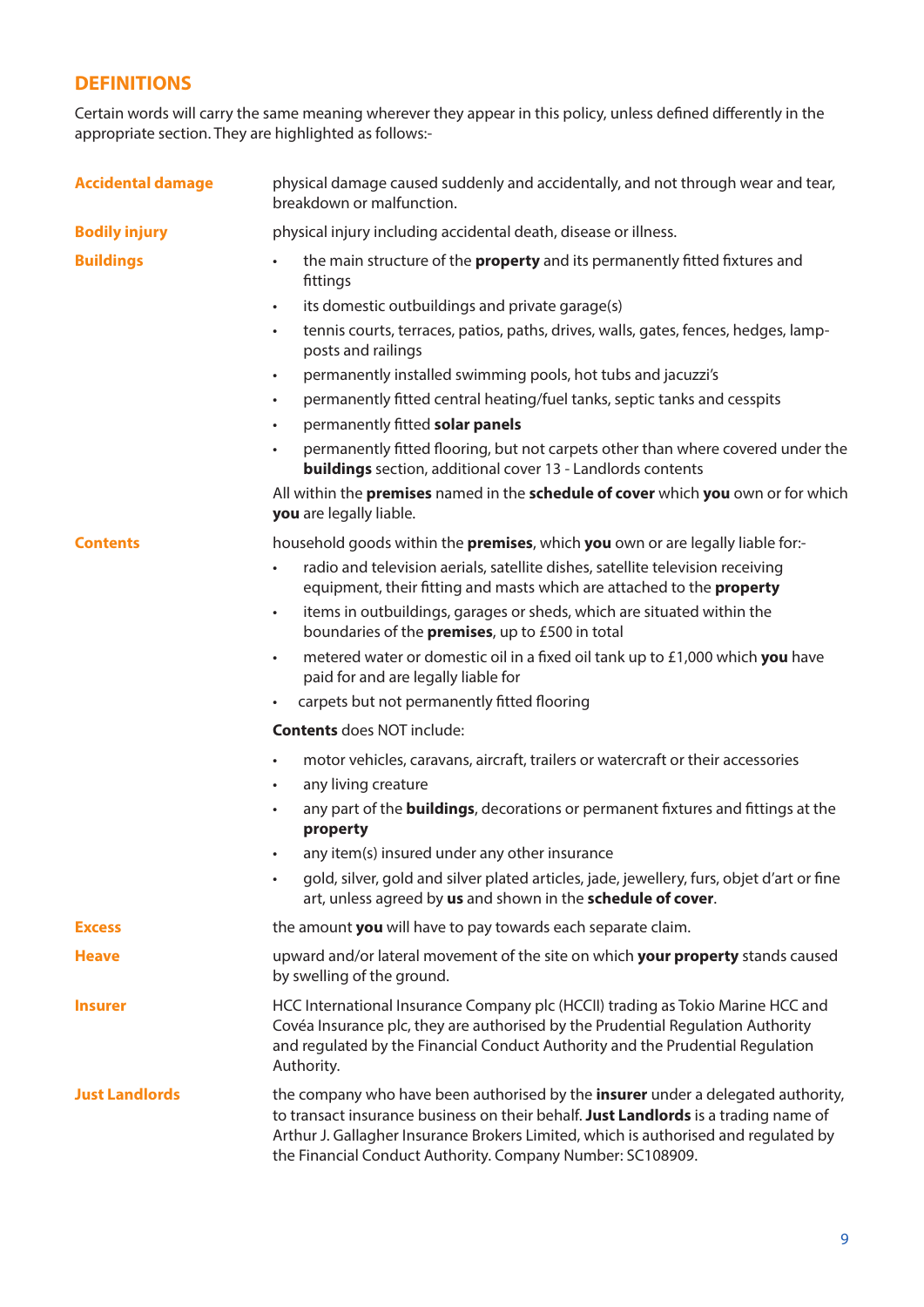| <b>Landslip</b>            | downward movement of sloping ground.                                                                                                                                                                               |
|----------------------------|--------------------------------------------------------------------------------------------------------------------------------------------------------------------------------------------------------------------|
| <b>Period of insurance</b> | the length of time for which this insurance is in force, as shown in the schedule of<br>cover.                                                                                                                     |
| <b>Premises</b>            | the risk address which is named in the <b>schedule of cover</b> .                                                                                                                                                  |
| <b>Property</b>            | the private residential <b>premises</b> built of brick, stone or concrete and roofed with<br>slates, tiles, metal, asbestos, asphalt or concrete, as shown in the schedule of cover.                               |
| <b>Schedule of cover</b>   | the printed document containing details of you, the premises, the sums insured,<br>the <b>period of insurance</b> , the <b>excess</b> , the <b>insurer</b> , and any special terms which may<br>apply.             |
| <b>Settlement</b>          | downward movement of the site on which your property stands as a result of soil<br>being compressed by the weight of the <b>property</b> within ten years of construction.                                         |
| <b>Solar panels</b>        | photovoltaic modules, panels or systems professionally installed at the <b>propert</b> y for<br>the purpose of generating an electrical supply.                                                                    |
| <b>Subsidence</b>          | downward movement of the site on which your property stands by a cause other<br>than weight of the <b>property</b> itself.                                                                                         |
| Tenant(s)                  | any person(s) paying rent to you or who is/are allowed to occupy the premises as a<br>quest(s), or any leaseholder that occupies the <b>premises</b> when you own the freehold.                                    |
| <b>Unoccupied</b>          | not having had the tenant(s) living at the premises overnight for more than 60<br>consecutive days however, where the previous tenant(s) were students this period of<br>time is increased to 90 consecutive days. |
| <b>White goods</b>         | fridges, freezers, cookers, ovens, microwaves, washing machines, tumble dryers and<br>dish washers.                                                                                                                |
| <b>We/us/our</b>           | the <b>insurer</b> .                                                                                                                                                                                               |
| <b>You/your</b>            | the person(s) named in the schedule of cover.                                                                                                                                                                      |
|                            |                                                                                                                                                                                                                    |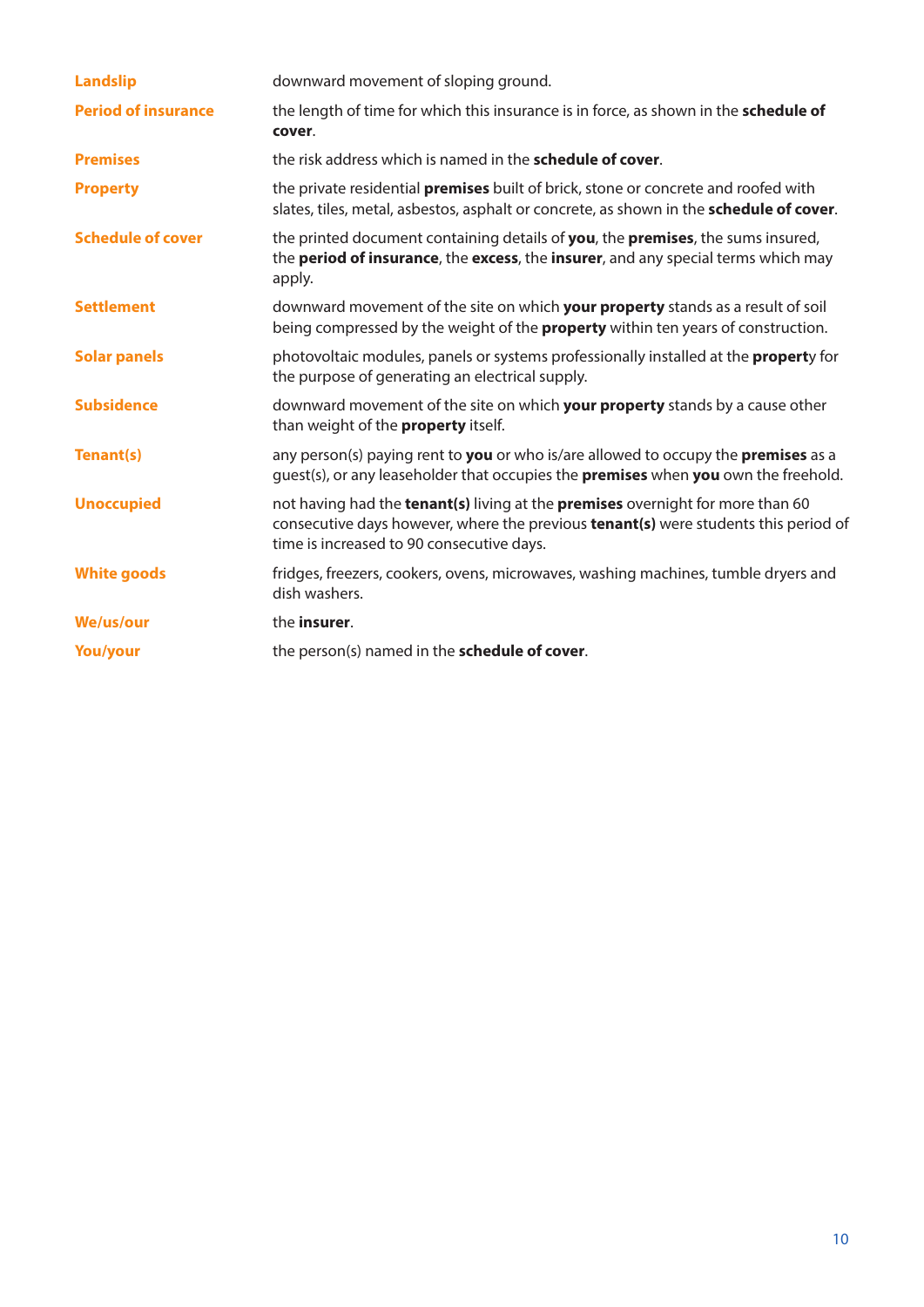## **GENERAL CONDITIONS, EXCLUSIONS AND CLAUSES WHICH APPLY TO THE WHOLE OF THIS INSURANCE POLICY**

### **General Conditions**

- A) i) **you** must ensure that all protections provided for the security of the **premises**, including all intruder and fire alarm systems and locks, are maintained in good working order throughout the **period of insurance** and are in full and effective operation and use when the **tenant(s)** have permanently vacated the **premises**,
	- ii) where there is a statutory or regulatory requirement for the **premises** to be protected by a fire alarm system or any other fire protection then **you** must ensure that these protections are maintained in accordance with the manufacturer's specifications and be in full and effective operation and use at all times,

if **you** fail to comply with any part of this condition **your** claim will be void and not paid.

- B) **you** must ensure that the **premises** are adequately protected and secure at all times, when the **property** is **unoccupied** or the **tenant(s)** have vacated the **premises**. If **you** fail to comply with this condition claims as a result of the **premises** being insecure will not be covered,
- C) it is a condition precedent to **our** liability that **you** comply with all regulations and statutory conditions regarding the letting of the **premises**. If **you** fail to comply with this condition precedent then this policy will be void,
- D) **you** must comply with all the terms and conditions of this policy, **you** must also take all reasonable steps to prevent loss, damage or accidents and keep the **premises** in a good state of repair, if **you** fail to comply with any part of this condition **your** claim will be void and not paid,
- E) **you** must notify **us**, by way of a claim form, of all incidents that may give rise to a claim, please refer to the **Just Landlords** website www.justlandlords.co.uk or the "How to make a claim under this insurance" section of this policy for more information regarding claims and **your** duties,
- F) if any premium has not been paid by the payment due date at the time of any claim or incident giving rise to a claim **your** claim will be void and not paid,
- G) **you** must notify **us** before any alterations, extensions or renovations take place at the **premises**, if **you** fail to comply with any part of this condition **your** claim may be void and not paid or not paid in full.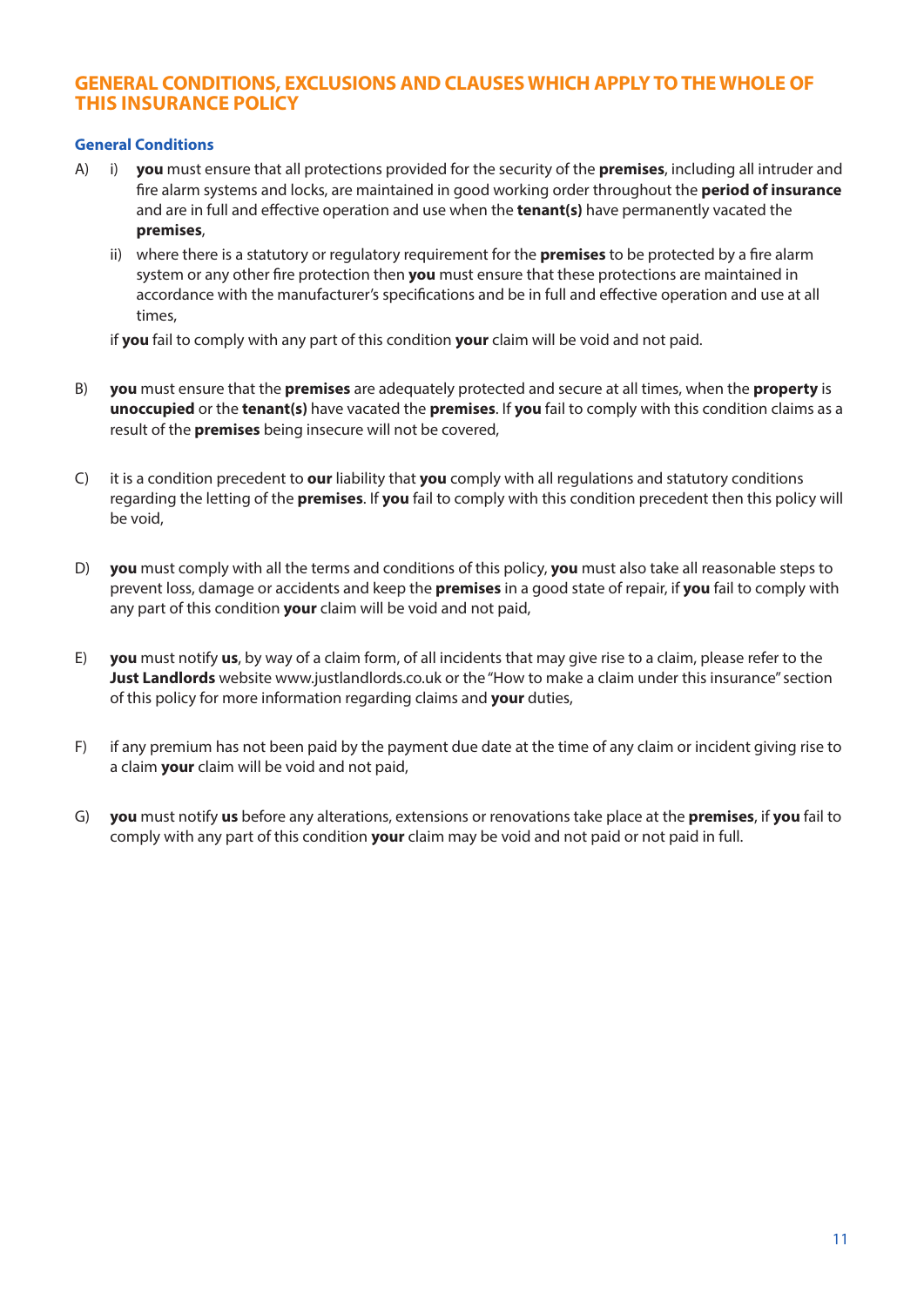## **EXCLUSIONS**

## **We** will not cover:

- A) 1) loss or destruction of or any damage to any **premises** or insured items whatsoever, or any loss or expenses whatsoever resulting or arising therefrom;
	- 2) any legal liability of whatsoever nature directly or indirectly caused by or contributed to, by or arising from:
		- i) ionising radiations or contamination by radioactivity from any nuclear waste from the combustion of nuclear fuel,
		- ii) the radioactive, toxic, explosive or other hazardous properties of any explosive nuclear assembly or nuclear component thereof,
- B) any loss or damage or liability directly or indirectly caused by, happening through or in consequence of war, invasion, acts of foreign enemies, hostilities (whether war be declared or not), civil war, rebellion, revolution, insurrection, military or usurped power, or confiscation or nationalisation or requisition or destruction of or damage to property by or under the order of any government or public or local authority,
- C) any loss or damage caused directly or indirectly by any criminal activity at the **premises** by the **tenant(s)**, except as covered by Additional Cover "Unauthorised Alterations",
- D) loss or damage resulting from mildew, fungus, climatic or atmospheric conditions, frost, wet or dry rot, vermin, insects, chewing, scratching, tearing, fouling or loss or damage caused by pets,
- E) loss or damage caused directly or indirectly to, by or from any felt roof at the **premises** unless the felt roof has been fully replaced or renewed in the last 12 years,
- F) loss or damage to any **premises** or insured items as a result of seizure or confiscation or attempts at either of these by customs or any other authorities,
- G) any loss or damage occurring before cover commenced,
- H) any loss or damage resulting from theft or malicious acts by **you** or any other person(s) lawfully at the **premises**, other than **your tenant(s)**
- I) the cost of replacing or repairing any undamaged item or parts of items forming part of a pair, set, suite or other article of a uniform nature colour or design, when damage occurs within a clearly identifiable area or to a specific part,
- J) any loss or damage that is not directly associated with the incident that caused **you** to claim, or any reduction in value except where that loss or damage is expressly included within this insurance,
- K) any loss or damage caused by or in part through misuse, poor maintenance or wear and tear at the **premises**,
- L) loss or damage caused by faulty workmanship, general maintenance or anything that happens gradually at the **premises**,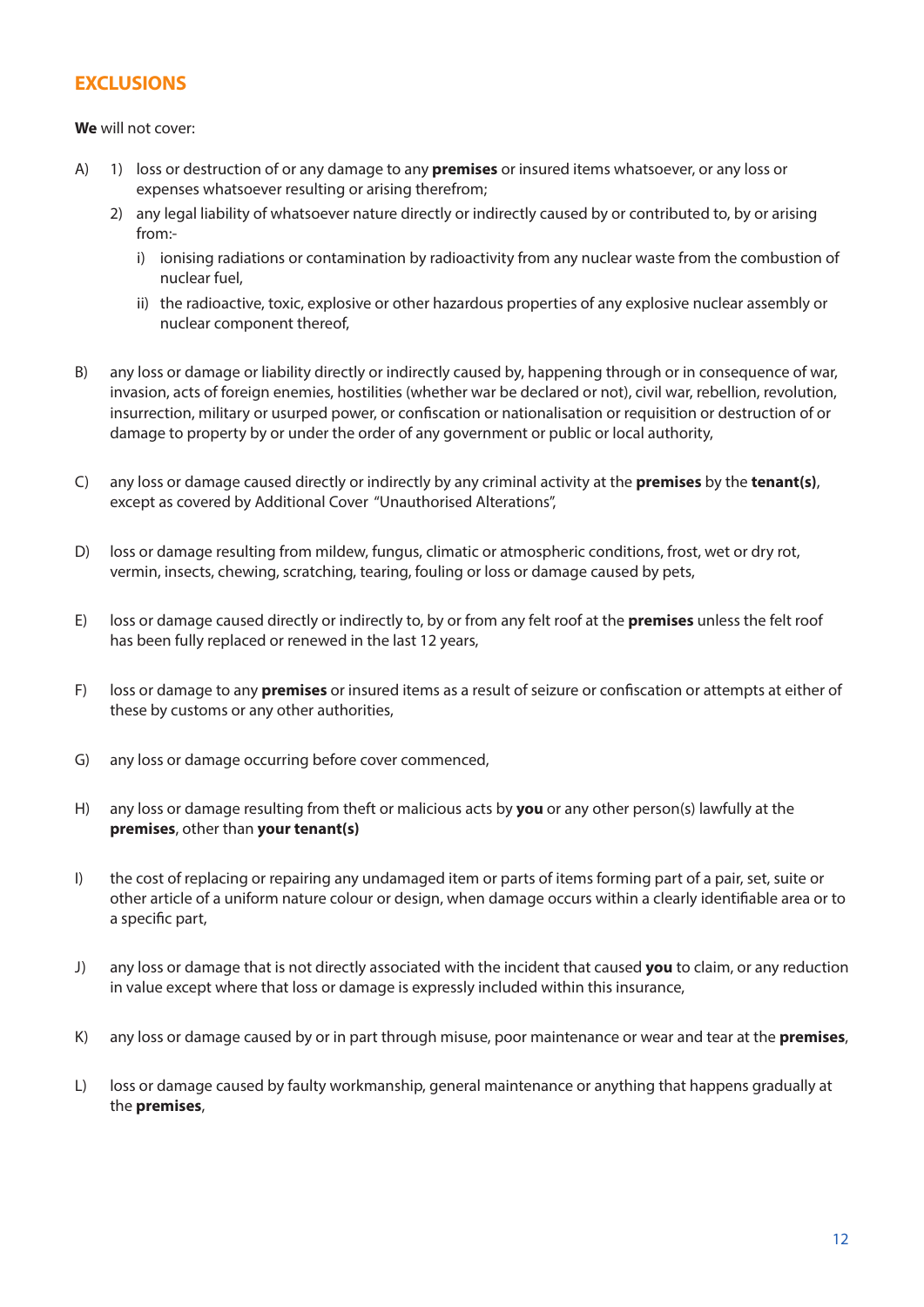## M) **Cyber and Data Exclusion**

We will not pay for any:

(a) Cyber

loss, damage, liability, cost or expense caused deliberately or accidentally by:

 i. the use of or inability to use any application, software, or programme; ii. any computer virus;

iii. any computer related hoax relating to i and/or ii above.

(b) Electronic Data

loss of or damage to any electronic data (for example files or images) wherever it is stored.

## N) **Biological and chemical contamination exclusion clause**

**We** will not cover

- 1) Loss or destruction of or damage to any property whatsoever, or any loss or expenses whatsoever resulting or arising therefrom;
- 2) Or any legal liability of whatsoever nature,
- 3) Death or injury to any person,

directly or indirectly caused by or contributed to, by or arising from Biological or Chemical contamination due to or arising from;

- Terrorism; and/or
- Steps taken to prevent, suppress, control or reduce the consequences of any actual attempted, suspected or perceived terrorism.

For the purposes of this exclusion "terrorism" means any act(s) of any person(s) or organisation(s) involving:

- The causing, occasioning or threatening of harm of whatever nature and by whatever means;
- Putting the public or any section of the public in fear.

In circumstances in which it is reasonable to conclude that the purpose(s) of the person(s) or organisation(s) concerned are wholly or partly of a political, religious, ideological or similar nature.

## O) **The Contracts (Rights of Third Parties) Act 1999 Clarification Clause**

A Person who is not a party to this insurance has no right under the Contracts (Rights of Third Parties) Act 1999 to enforce any term of this insurance but this does not affect any right or remedy of a third party which exists or is available apart from the Act.

## P) **Infectious or Contagious Disease Exclusion**

This insurance does not cover any loss, damage, liability, cost or expense, in any way caused by or resulting from:

a) infectious or contagious disease;

b) any fear or threat of a) above; or

c) any action taken to minimise or prevent the impact of a) above.

Infectious or contagious disease means any disease capable of being transmitted from an infected person, animal or species to another person, animal or species by any means.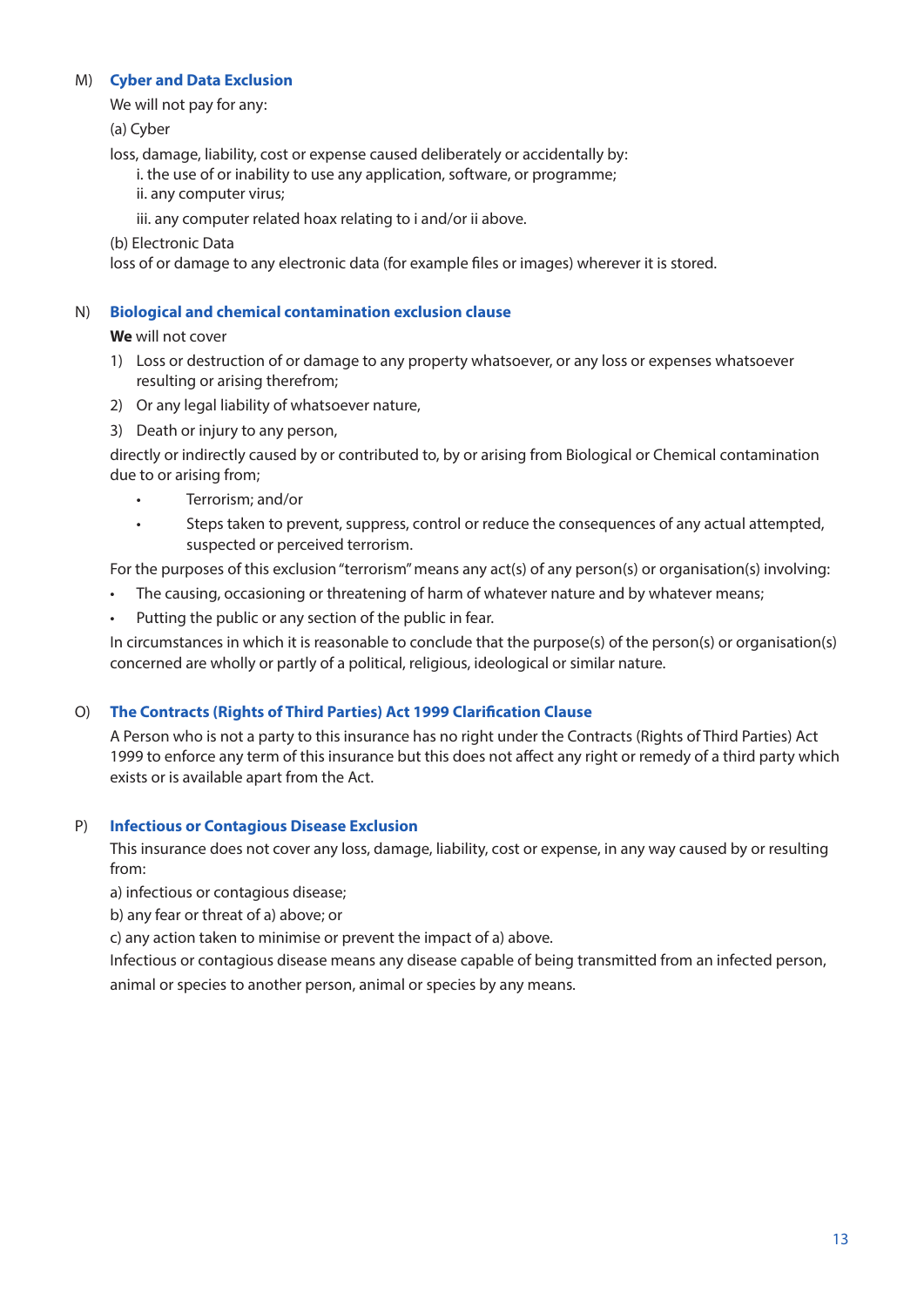## **HOW TO MAKE A CLAIM UNDER THIS INSURANCE**

Naturally **we** hope **you** won't have any accidents or misfortune, but if **you** do and wish to make a claim under this insurance please contact the **Just Landlords** claims department as soon as possible. **You** will be required to complete a claim form, this can be done on **our** website by submitting an electronic claim form or by downloading a claim form to email or post back to **us**, **we** can also post one out to **you** if required.

**Just Landlords Claims Department 30-34 Hounds Gate Nottingham NG1 7AB**

**Tel: Freephone 0808 168 9220 (including out of hours) Fax: Freephone 0808 168 9221 Email: claims@ justlandlords.co.uk Website: www.justlandlords.co.uk**

At the time of making a claim, **we** will require **you** to provide:-

- The policy number stated on **your schedule of cover**;
- Details of the claim.

**We** may require **you** to provide:-

- Documentation to support **your** claim such as purchase receipts, invoices, photographs or surveys,
- Two separate independent estimates or quotations for the replacement or repair of damaged property.

**We** reserve the right to request additional information to give due consideration to **your** claim.

**We** may need to arrange an inspection of **your premises** by a loss adjuster, this will be at **our** expense. **We** or **our** representatives will be entitled to enter the **premises** or any building where any loss or damage has occurred and deal with the claim,

### **Your Duties**

In the event of a claim or possible claim under this insurance:

- 1) **you** must provide the Claims Department with any other information they require within 30 days of their request. **We** will only ask **you** for information in relation to **your** claim or **your** insurance policy.
- 2) **you** must forward to the Claims Department as soon as possible, but no later than 14 days, any letter, claim, writ, summons or other legal document **you** receive if a claim for liability is made against **you**. **You** must forward all information unanswered.
- 3) **you** must inform the Police as soon as possible following malicious acts, violent disorder, riots or civil commotion, theft, attempted theft or lost property.
- 4) **you** must not admit liability or offer or agree to settle any claim without the written permission of the Claims Department.
- 5) **you** must provide the Claims Department with, at **your** own expense, reasonable evidence of value or age (or both) for all items involved in a claim.
- 6) **you** must take all reasonable care to limit any loss, damage or injury.
- 7) **you** must not dispose of or repair any damaged property before **we** have had the opportunity to inspect them or **you** have been advised by the Claims Department to dispose of them.
- 8) **you** must not abandon any property to **us** without **our** written permission.

If **you** fail to comply with any of the above duties this may invalidate a claim, or any payment could be reduced.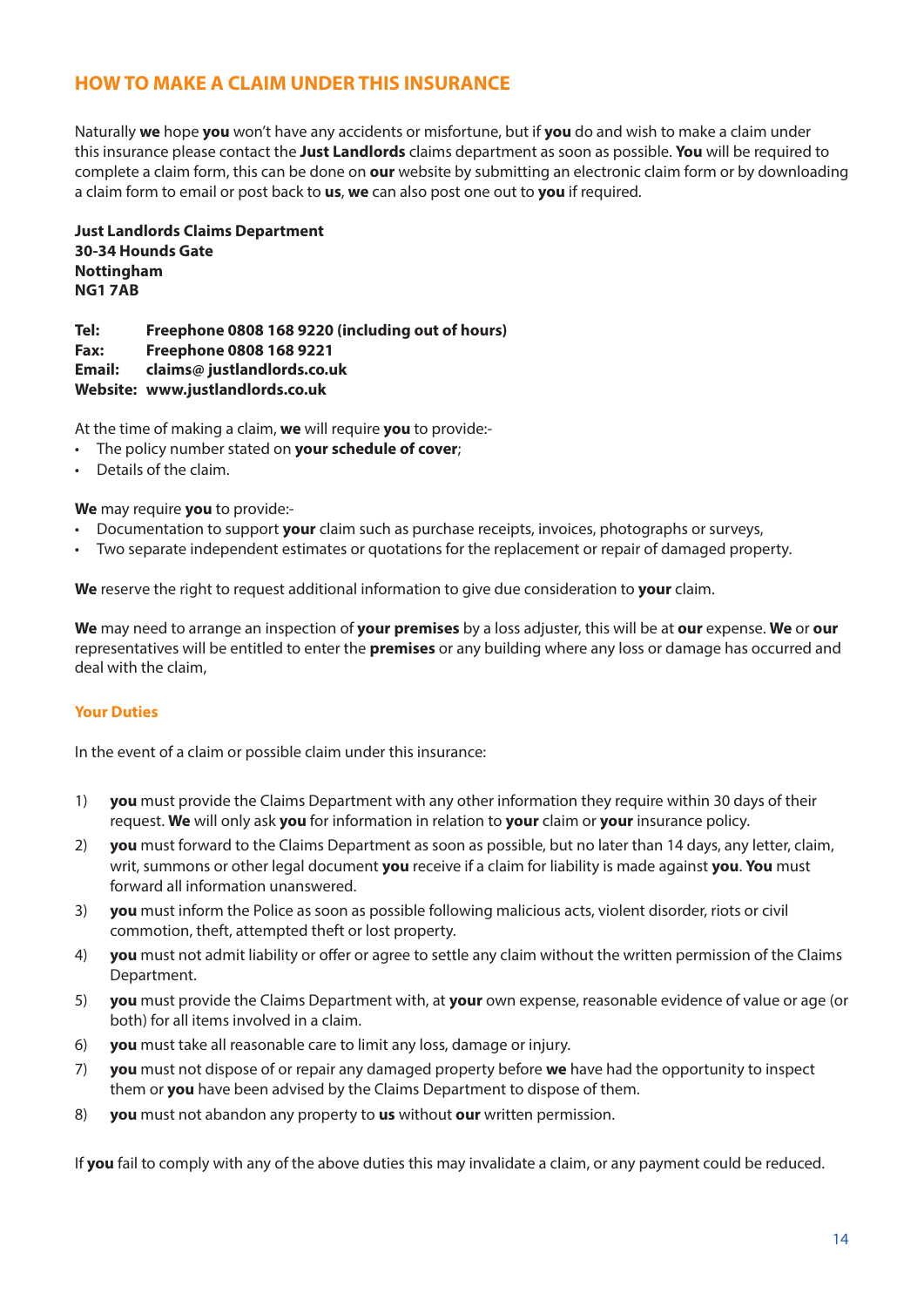### **How we deal with your claim**

### 1. **Defence of claims**

**We** may:

- take full responsibility for conducting, defending or settling any claim in **your** name.
- take any action **we** consider necessary to enforce **your** rights or **our** rights under this insurance.

## 2. **Other insurance**

**We** will not pay any claim if any loss, damage or liability covered under this insurance is also covered wholly or in part under any other insurance except in respect of any excess beyond the amount which would have been covered under such other insurance had this insurance not been effected.

## 3. **Fraudulent claims**

**you** must not act in a fraudulent manner.

If **you** or anyone acting with **you** or on **your** behalf:-

- makes a claim under the insurance knowing the claim to be false or fraudulently exaggerated in any respect, or
- makes a statement in support of a claim knowing the statement to be false in any respect or submit a document in support of a claim knowing the document to be forged or false in any respect, or
- makes a claim in respect of any loss or damage caused by **your** wilful act or connivance then:-
- **we** shall not pay the claim
- **we** shall not pay any other claim which has been or will be made under the insurance
- **we** may at **our** option declare the insurance void
- **we** shall be entitled to recover from **you** the amount of any claim already paid under the insurance since the last renewal date
- we shall not return any premium
- we may inform the Police of the circumstances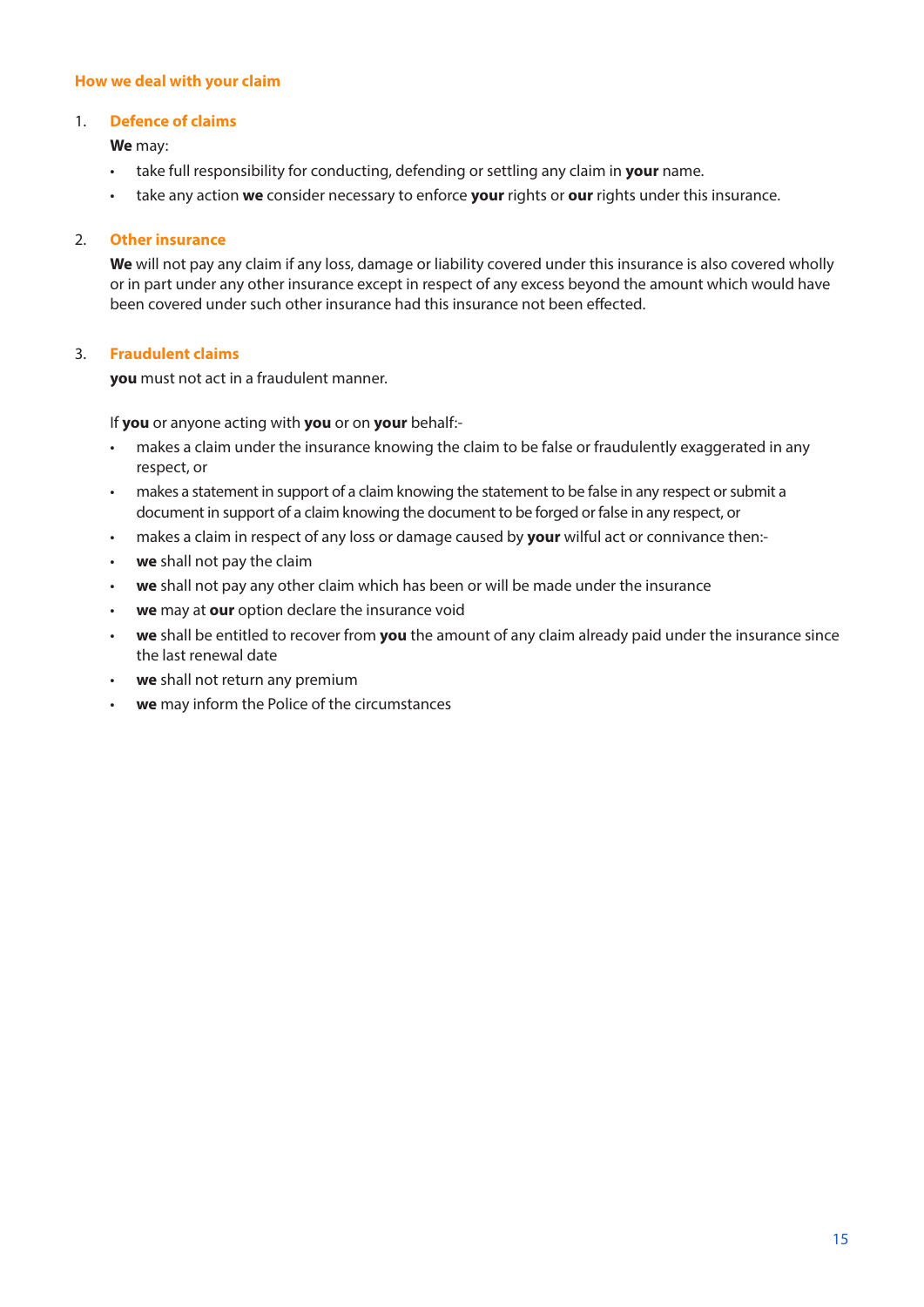## **BUILDINGS SECTION**

The following cover applies only if the **schedule of cover** shows that it is included.

**We** cover loss or damage directly caused by insured events 1 – 11 to the **buildings** at the **premises**.

## **INSURED EVENTS**

|     | This insurance covers the <b>buildings</b> for loss or damage<br>directly caused by:                          | We will not pay:                                                                                                                                                                                                                                                                                                                              |
|-----|---------------------------------------------------------------------------------------------------------------|-----------------------------------------------------------------------------------------------------------------------------------------------------------------------------------------------------------------------------------------------------------------------------------------------------------------------------------------------|
| 1.  | Fire, lightning, earthquake or explosion                                                                      |                                                                                                                                                                                                                                                                                                                                               |
| 2.  | <b>Storm, flood or weight of snow</b>                                                                         | for loss or damage caused by subsidence,<br>a)<br>landslip or heave other than as covered under<br>Insured Event 11 of this section<br>for loss or damage to domestic fixed fuel oil tanks<br>b)<br>in the open, swimming pools, hot tubs, jacuzzi's,<br>tennis courts, drives, patios, paths, terraces, gates,<br>hedges, fences or railings |
| 3.  | <b>Escape of water from any fixed appliance, pipe</b><br>or tank                                              |                                                                                                                                                                                                                                                                                                                                               |
| 4.  | Escape of oil from any fixed appliance, pipe or<br>tank                                                       |                                                                                                                                                                                                                                                                                                                                               |
| 5.  | Theft or attempted theft                                                                                      | for loss or damage unless caused by forcible and/or<br>violent entry to or exit from the premises                                                                                                                                                                                                                                             |
| 6.  | <b>Riot</b>                                                                                                   |                                                                                                                                                                                                                                                                                                                                               |
| 7a. | <b>Malicious damage or terrorism</b>                                                                          |                                                                                                                                                                                                                                                                                                                                               |
| 7b. | <b>Malicious damage caused by your tenant(s)</b>                                                              |                                                                                                                                                                                                                                                                                                                                               |
| 8.  | <b>Collision with the property by aircraft, animals</b><br>or vehicles                                        |                                                                                                                                                                                                                                                                                                                                               |
| 9.  | <b>Falling trees or branches, lampposts or</b><br>telegraph poles                                             | for loss or damage caused by trees being cut down or<br>cut back at the premises                                                                                                                                                                                                                                                              |
| 10. | <b>Breakage or collapse of satellite television</b><br>receiving equipment or television and radio<br>aerials |                                                                                                                                                                                                                                                                                                                                               |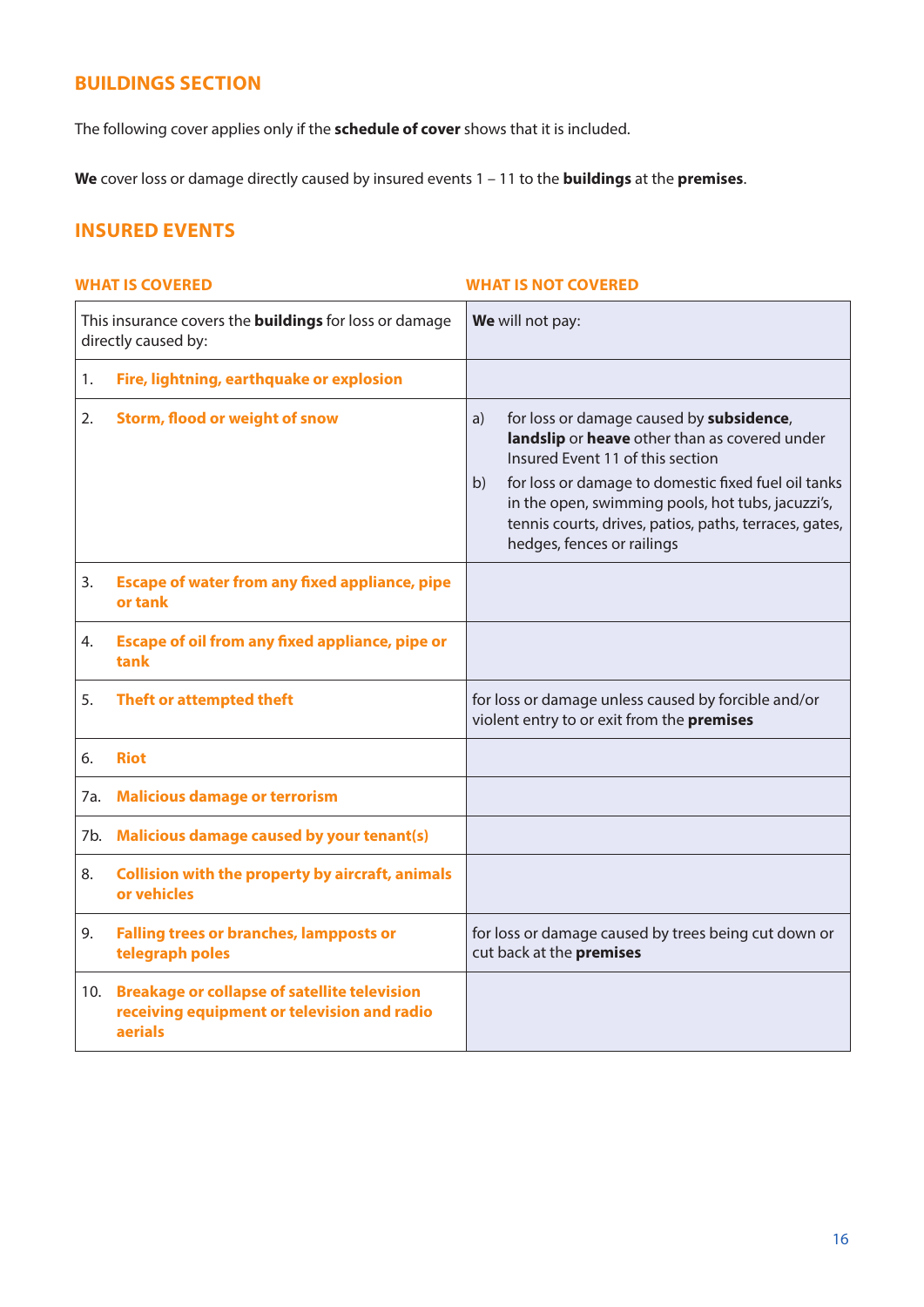| <b>WHAT IS COVERED</b>                                                               | <b>WHAT IS NOT COVERED</b>                                                                                                                                                                                                                                                                                                                                              |
|--------------------------------------------------------------------------------------|-------------------------------------------------------------------------------------------------------------------------------------------------------------------------------------------------------------------------------------------------------------------------------------------------------------------------------------------------------------------------|
| This insurance covers the <b>buildings</b> for loss or damage<br>directly caused by: | We will not pay:                                                                                                                                                                                                                                                                                                                                                        |
| 11. Subsidence, landslip or heave of the site on<br>which the buildings stand        | for loss or damage to terraces, patios, paths,<br>a)<br>drives, walls, gates, fences, hedges, lampposts,<br>railings, swimming pools, hot tubs, jacuzzi's,<br>tennis courts, permanently fitted central heating/<br>fuel tanks, septic tanks or cesspits unless the main<br>structure of the <b>premises</b> is also affected at the<br>same time and by the same event |
|                                                                                      | for loss or damage caused by coastal or river<br>b)<br>erosion                                                                                                                                                                                                                                                                                                          |
|                                                                                      | for loss or damage whilst the <b>buildings</b> are<br>$\mathsf{C}$<br>undergoing any structural repairs, alterations or<br>extensions                                                                                                                                                                                                                                   |
|                                                                                      | d)<br>for loss or damage caused by the normal bedding<br>down, settlement or expansion or contraction<br>of new structures, the settlement of newly made<br>up ground or compaction of infill, demolition,<br>defective design, faulty materials or faulty<br>workmanship                                                                                               |
|                                                                                      | for loss or damage which compensation has<br>e)<br>been provided for or would have been but for the<br>existence of this insurance under any contract or<br>a guarantee or by law                                                                                                                                                                                       |
|                                                                                      | f)<br>for loss or damage to solid floors unless the walls<br>of the <b>property</b> are damaged at the same time<br>and by the same event                                                                                                                                                                                                                               |
|                                                                                      | the first £1,000 of each claim, unless shown<br>g)<br>differently in the schedule of cover                                                                                                                                                                                                                                                                              |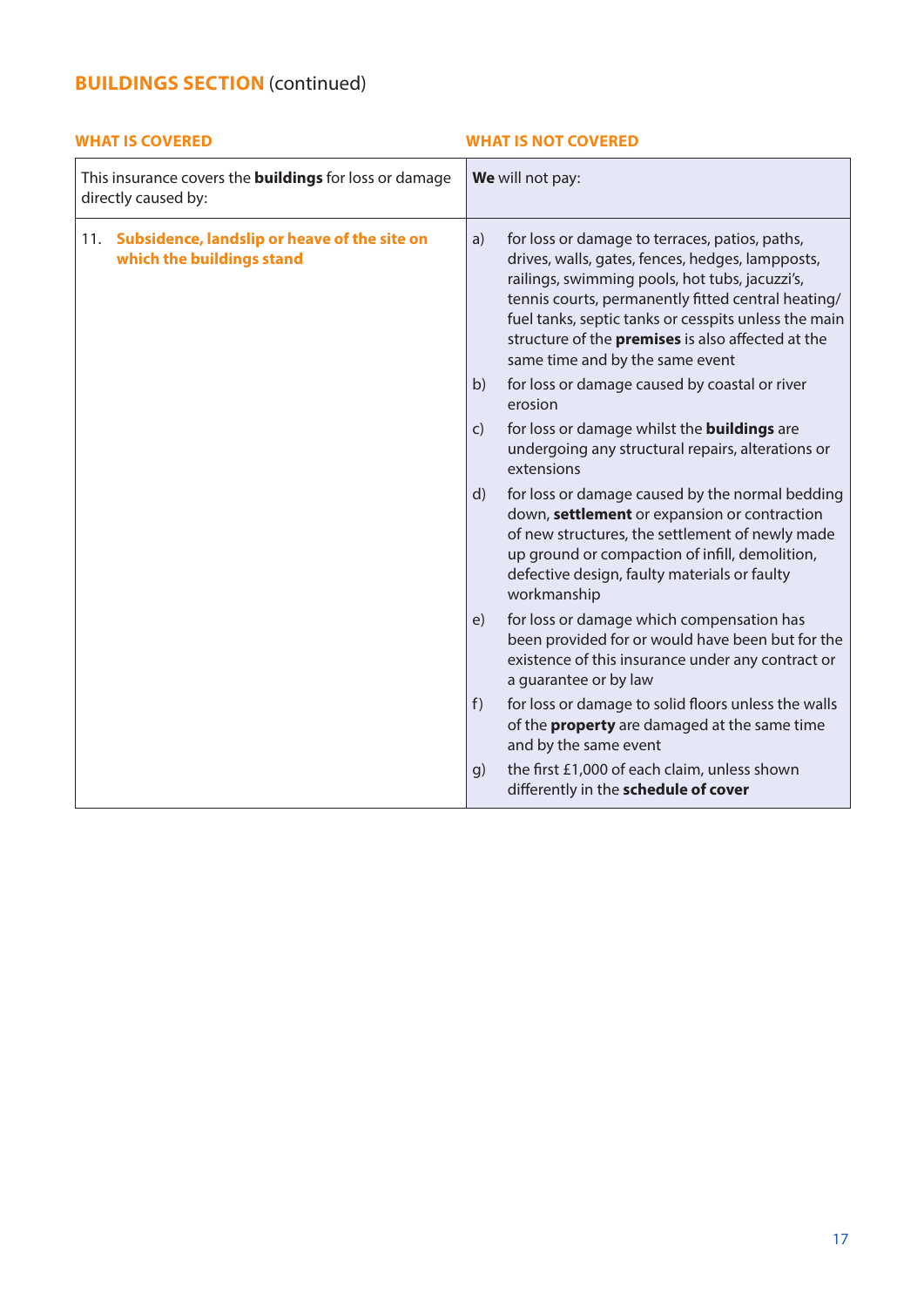## **ADDITIONAL COVERS**

## **WHAT IS COVERED WHAT IS NOT COVERED** This section of the insurance also covers: **We** will not pay: 12. **Theft or attempted theft by your tenant(s)** for this cover to be effective the **premises** must be inspected by either **you** or **your** appointed representative at least once every six months and records of such inspections kept any amount over £5,000 per incident 13. **Landlords contents**  loss or damage to carpets, curtains, blinds and **white goods** belonging to **you** while they are at the **premises** for the sole use of the **tenant(s)** if the **premises** are a block of flats or apartments then this additional cover applies to **contents** belonging to **you** in communal areas any amount over £5,000 per incident 14. **Nest removal**  the costs **you** are responsible to pay for professional contractors to trace and remove bird, animal and insect nests at the **premises** a) any amount over £1,000 per incident b) for the removal of nests that existed before cover commenced 15. **Underground services** the cost of repairing **accidental damage** caused by external and visible means from a single identifiable event to: • domestic oil pipes • underground water-supply pipes • underground sewers, drains and septic tanks • blocked sewers including the cost of breaking into them and making necessary repairs • underground gas pipes • underground cables serving the **premises** and which **you** are legally liable for loss or damage to any land drainage pipe or the cost of clearing any blocked drain, drainage or sewer pipe.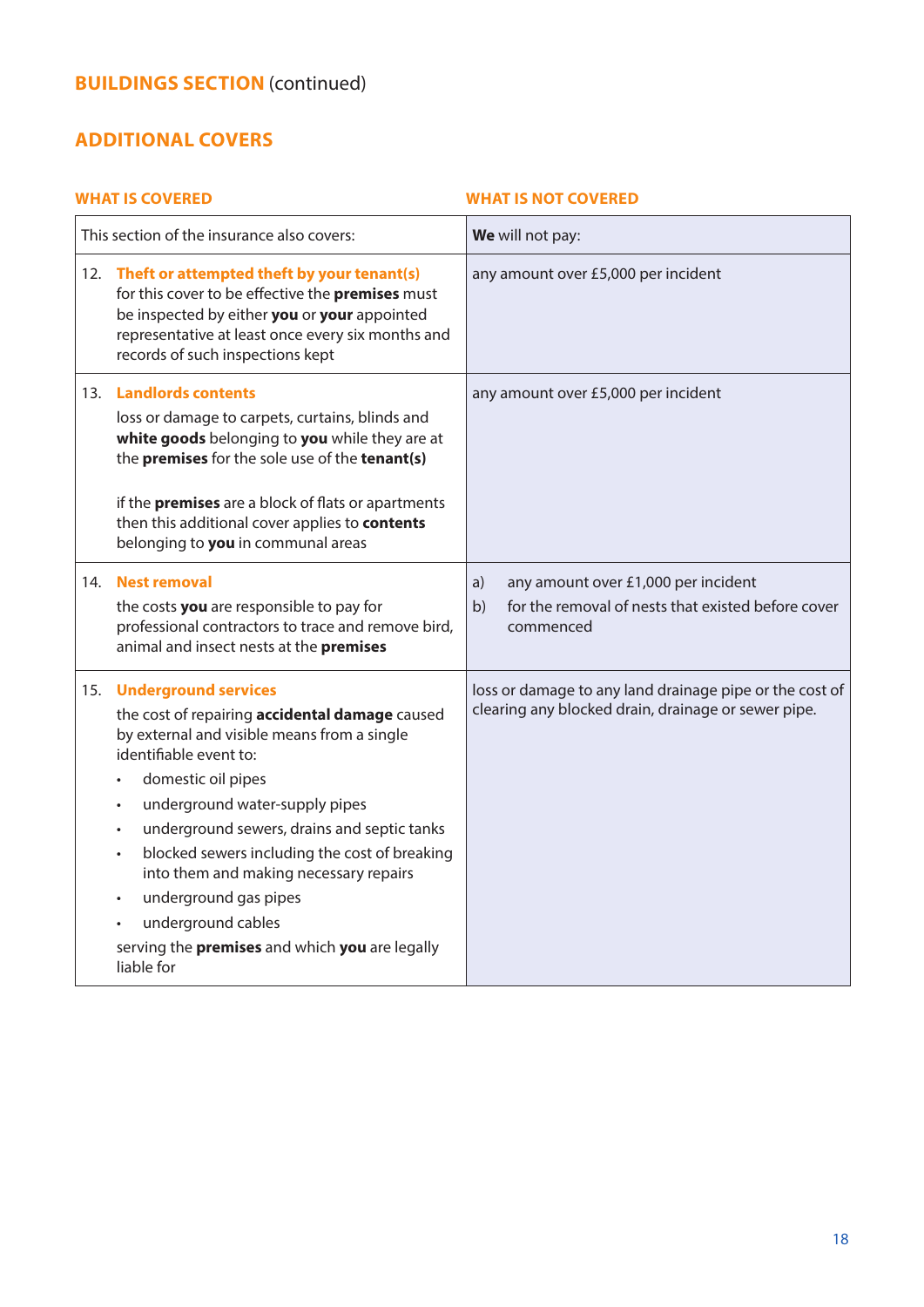|     | This section of the insurance also covers:                                                                                                                                                                                                                                                                                                                                                                                                                                     | We will not pay:                                                                                                                                                                                              |
|-----|--------------------------------------------------------------------------------------------------------------------------------------------------------------------------------------------------------------------------------------------------------------------------------------------------------------------------------------------------------------------------------------------------------------------------------------------------------------------------------|---------------------------------------------------------------------------------------------------------------------------------------------------------------------------------------------------------------|
|     | 16. Loss of rent or alternative accommodation<br>If the premises become uninhabitable following<br>loss or damage which is covered by an Insured<br><b>Event</b> (1-11 inclusive only) for:<br>the amount of rent due to be paid to you<br>i)<br>which is lost, or<br>the reasonable cost of similar accommodation<br>ii)<br>for your tenant(s), and<br>iii) the amount of ground rent payable by you<br>but only in respect of the period necessary to<br>repair the premises | any amount over £1,000,000 in total                                                                                                                                                                           |
|     | 17. Trace and access<br>if the <b>buildings</b> are damaged by water or oil<br>escaping from any fixed tanks, apparatus, pipes or<br>any fixed heating installation at the property, we<br>will pay for the cost of removing and replacing any<br>other parts of the <b>buildings</b> necessary to find and<br>repair the source of the leak and making good                                                                                                                   | any amount over 10% of the sum insured for <b>buildings</b><br>in total                                                                                                                                       |
| 18. | <b>Unauthorised alterations</b><br>the necessary costs you may incur in reinstating<br>the premises back to its original condition<br>immediately prior to the current rental period if<br>your tenant(s) alters or changes the structure of<br>the premises without your knowledge or consent,<br>including where these alterations or changes are<br>when the <b>premises</b> have been or are being used<br>as a drug factory                                               | any amount over 10% of the sum insured for <b>buildings</b><br>in total                                                                                                                                       |
|     | For this cover to be effective the premises must<br>be inspected by either you or your appointed<br>representative at least once every six months and<br>records of such inspections kept                                                                                                                                                                                                                                                                                      |                                                                                                                                                                                                               |
| 19. | <b>Additional expenses</b><br>any necessary expenses you may incur following<br>loss or damage which is covered by an Insured<br>Event for:<br>architects', surveyors', consulting/structural<br>engineers and legal fees<br>the cost or removing debris, demolition,<br>$\bullet$<br>shoring or propping up and making<br>the premises safe<br>the costs you have to pay in order to<br>$\bullet$<br>comply with any Government or local<br>authority requirements            | any expenses or fees for preparing a claim or an<br>a)<br>estimate of loss or damage<br>any costs if Government or local authority<br>b)<br>requirements have been served on you before<br>the loss or damage |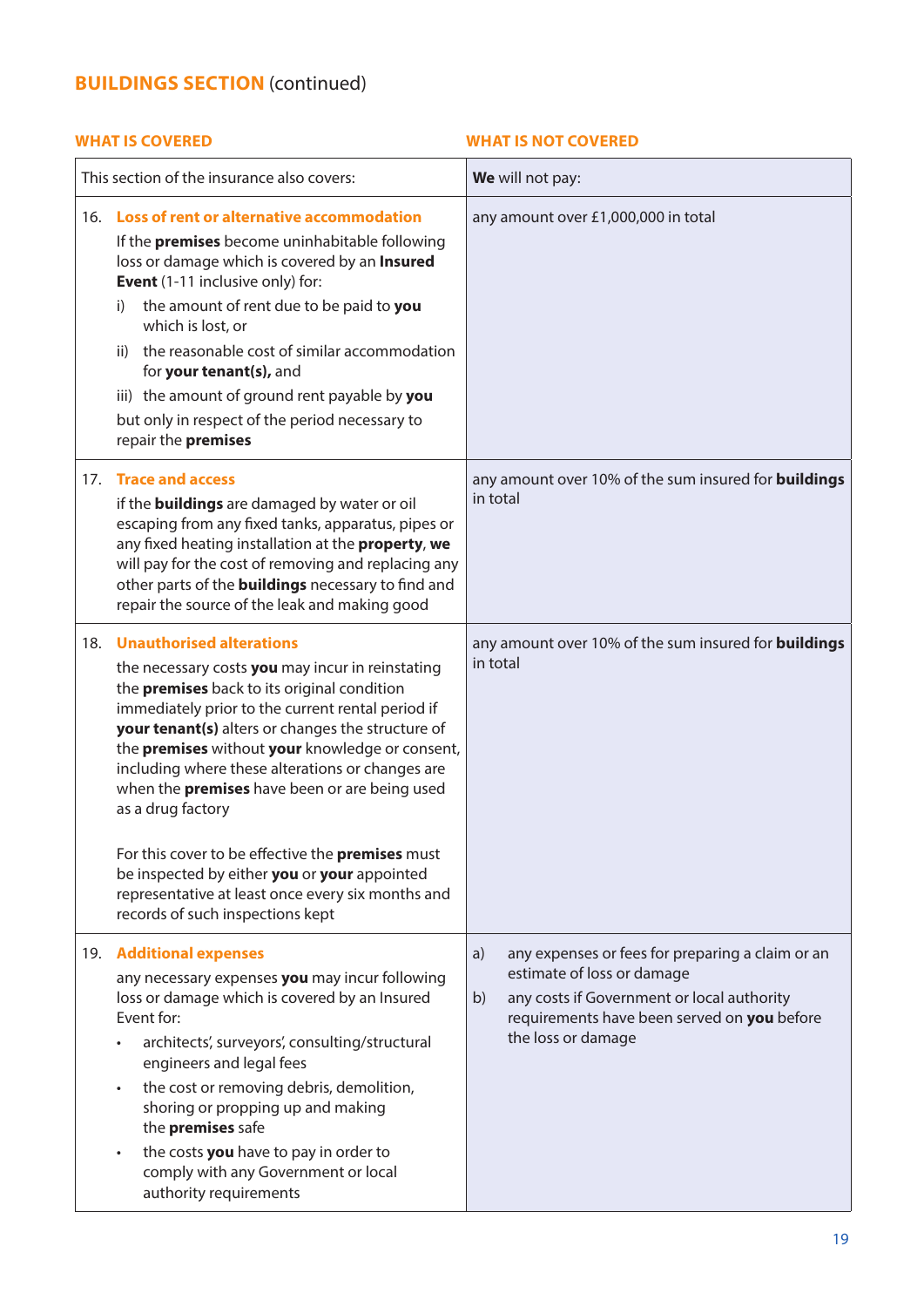|     | This section of the insurance also covers:                                                                                                                                                                                                                                                                                                                                                                                                                                                                                                                  | We will not pay:                 |
|-----|-------------------------------------------------------------------------------------------------------------------------------------------------------------------------------------------------------------------------------------------------------------------------------------------------------------------------------------------------------------------------------------------------------------------------------------------------------------------------------------------------------------------------------------------------------------|----------------------------------|
| 20. | <b>Replacement locks</b><br>the necessary costs you may incur in replacing the<br>locks to external doors at the premises (including<br>final exit doors for individual flats or apartments)<br>following:<br>theft of keys from your place of business or<br>i)<br>your own private home or the private home of<br>your employee, or<br>theft of keys from the insured <b>premises</b> , or<br>ii)<br>iii) theft of keys following mugging against, you,<br>your employee or your tenant(s)<br>iv) loss of keys by you, your employee or your<br>tenant(s) | any amount over £5,000 in total  |
| 21. | <b>Landscaped gardens</b><br>the necessary costs you may incur for repairing<br>or replacing the gardens at the <b>premises</b> back to<br>their original condition following loss or damage<br>which is covered by an Insured Event or damage<br>caused by the Emergency Services attending the<br>premises                                                                                                                                                                                                                                                | any amount over £25,000 in total |
| 22. | <b>Fire extinguisher expenses</b><br>the necessary costs you may incur in replacing<br>or refilling fire extinguishers, replacing sprinkler<br>heads and refilling sprinkler tanks at the premises<br>following loss or damage which is covered by an<br><b>Insured Event</b>                                                                                                                                                                                                                                                                               | any amount over £5,000 in total  |
| 23. | <b>Unauthorised use of services</b><br>the costs you may incur following the<br>unauthorised use of electricity, gas or water at the<br>premises by persons occupying the premises<br>without your authority or consent<br>provided that you take all reasonable steps<br>necessary to terminate such services immediately<br>you become aware of such occupation                                                                                                                                                                                           | any amount over £5,000 in total  |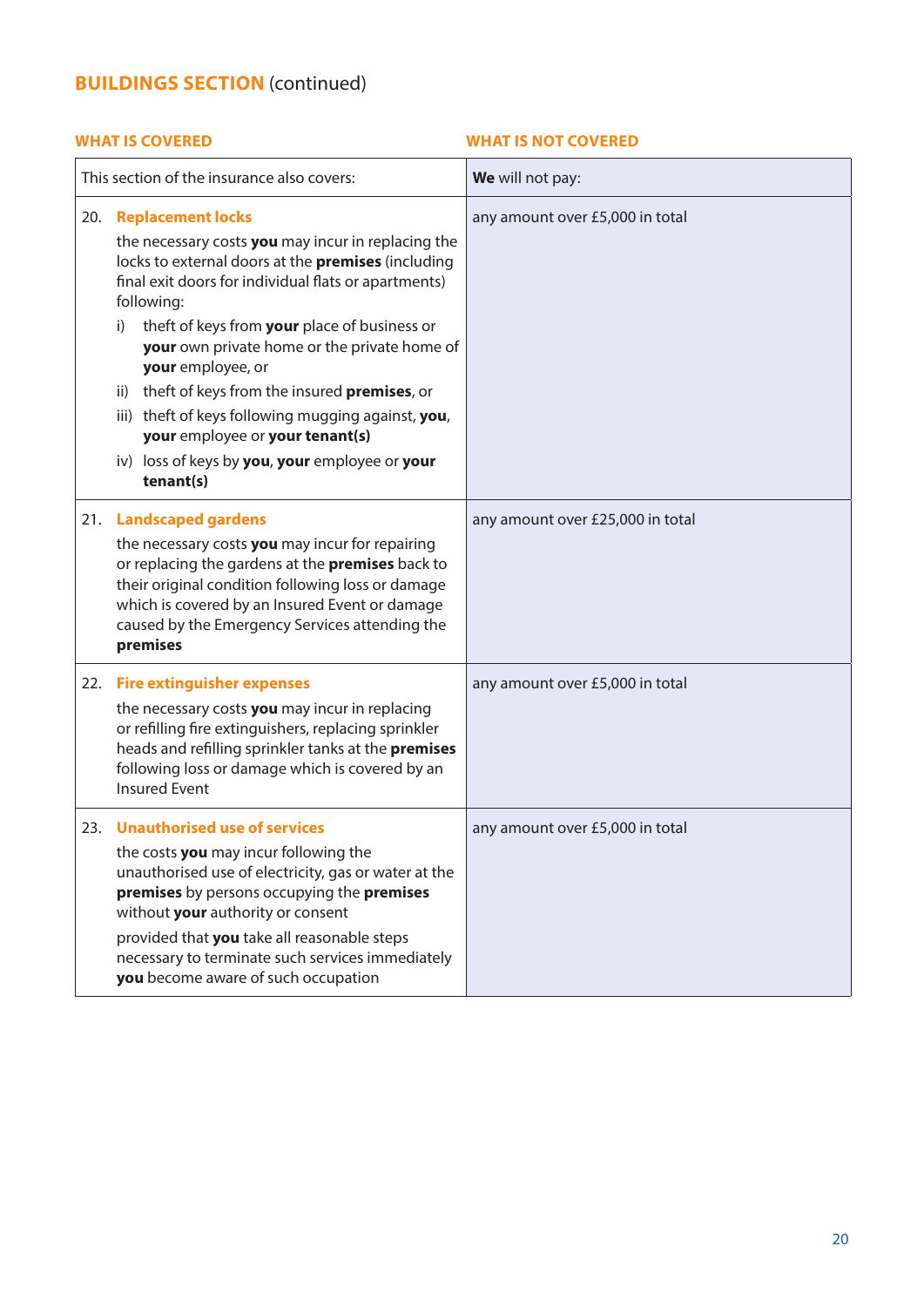| This section of the insurance also covers:                                                                                                                                                                                                                                                                                                                                                                                                                                                                                | We will not pay:                                                                                                      |
|---------------------------------------------------------------------------------------------------------------------------------------------------------------------------------------------------------------------------------------------------------------------------------------------------------------------------------------------------------------------------------------------------------------------------------------------------------------------------------------------------------------------------|-----------------------------------------------------------------------------------------------------------------------|
| 24.<br><b>Emergency access expenses</b><br>the necessary costs you may incur for repairing<br>the <b>property</b> following damage caused to the<br>premises by any of the Emergency Services in<br>gaining entry to the premises                                                                                                                                                                                                                                                                                         | any amount over £5,000 in total                                                                                       |
| 25. Closed circuit television systems<br>the necessary costs you may incur in repairing or<br>replacing closed circuit television systems at the<br>premises following accidental damage or loss or<br>damage covered under this section of the policy                                                                                                                                                                                                                                                                    | any amount over £5,000 in total                                                                                       |
| <b>Fly tipping and abandoned contents</b><br>26.<br>the necessary costs you have to pay for:<br>removing illegally dumped items from the<br>i)<br>premises, or<br>removing your tenant(s) abandoned<br>ii)<br>contents from the premises following their<br>eviction from the <b>premises</b> or following them<br>abandoning the premises without your<br>knowledge<br>and disposing of them at a fully licenced amenity<br>site, plus the costs of repairing any damage caused<br>by fly tippers at the <b>premises</b> | any amount over £1,000 per incident<br>a)<br>b)<br>for removing any items that were present before<br>cover commenced |
| 27.<br><b>Buyers benefit</b><br>anyone buying the <b>premises</b> will have the benefit<br>of the <b>buildings</b> section of this insurance until the<br>sale is completed or the insurance ends, whichever<br>is sooner                                                                                                                                                                                                                                                                                                 | if the <b>buildings</b> are insured under any other insurance                                                         |
| <b>Index linking</b><br>28.<br>your buildings sum insured against inflation so<br>your buildings sum insured will be indexed each<br>month by us in line with The House Rebuilding<br>Cost index issued by the Royal Institution of<br><b>Chartered Surveyors</b><br>we will not charge you any premium for this<br>monthly increase, but at each renewal we will<br>calculate the premium using the new sum insured<br>for your added protection should the index fall we<br>will not reduce the sum insured             |                                                                                                                       |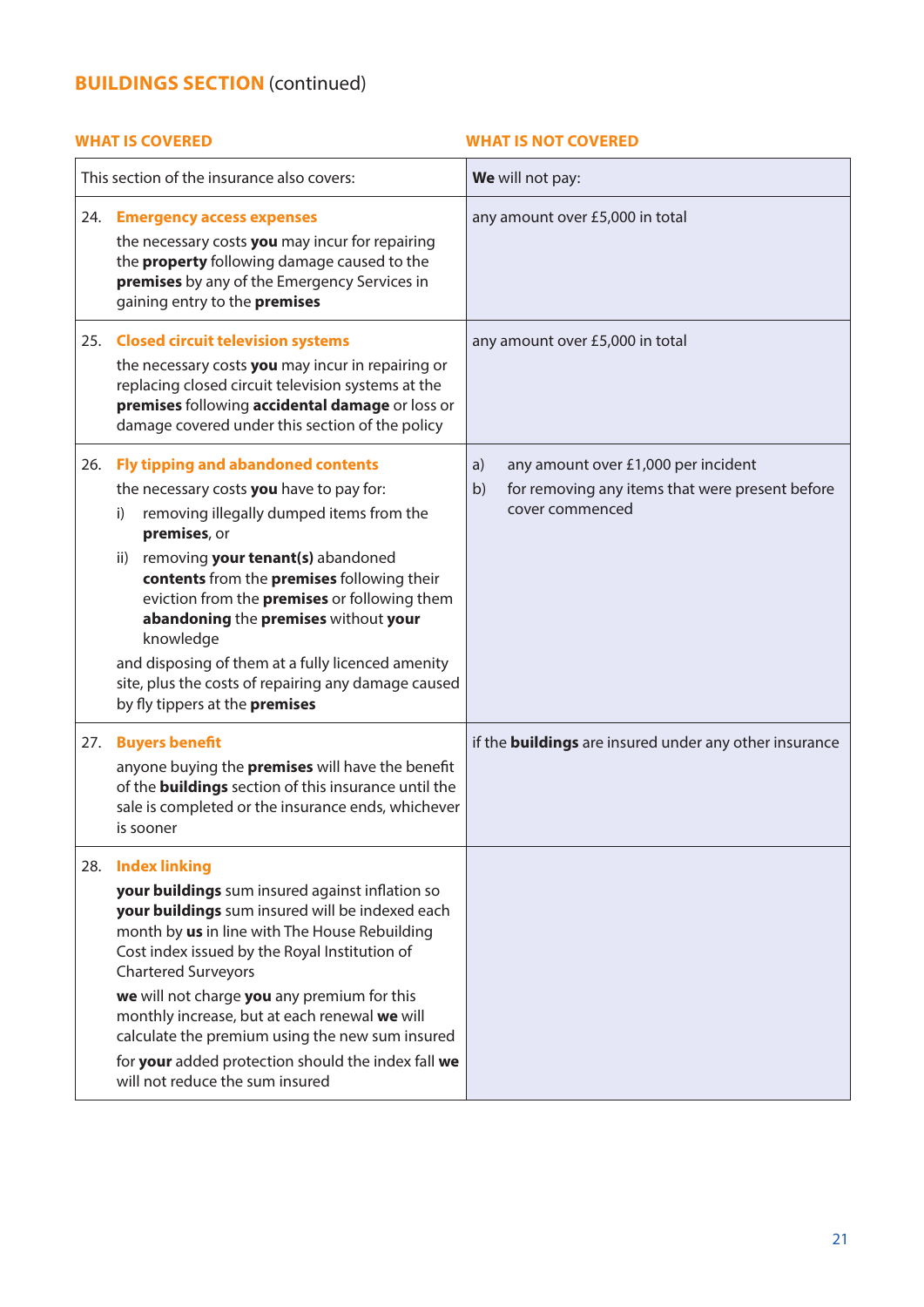## **ACCIDENTAL DAMAGE COVER TO THE BUILDINGS**

The following cover applies only if the **schedule of cover** shows that **accidental damage** to the **buildings** is included.

| This extension covers:                    | We will not pay:                                                                                                                                                                                                                                                                                                                                                                                                                                                                                                                                                                                                                                                                                                                                                                                                                                                                                                                                                                                                              |
|-------------------------------------------|-------------------------------------------------------------------------------------------------------------------------------------------------------------------------------------------------------------------------------------------------------------------------------------------------------------------------------------------------------------------------------------------------------------------------------------------------------------------------------------------------------------------------------------------------------------------------------------------------------------------------------------------------------------------------------------------------------------------------------------------------------------------------------------------------------------------------------------------------------------------------------------------------------------------------------------------------------------------------------------------------------------------------------|
| <b>Accidental damage to the buildings</b> | for damage that we specifically exclude<br>a)<br>elsewhere under the <b>buildings</b> section<br>for damage caused by the <b>buildings</b> moving,<br>b)<br>settling, shrinking, collapsing or cracking<br>for damage while the <b>premises</b> are being altered,<br>$\mathsf{C}$<br>refurbished or extended<br>for damage to outbuildings or garages that are<br>$\mathsf{d}$<br>not built of brick, stone or concrete or roofed with<br>slates, tiles, metal, asbestos, asphalt or concrete<br>for damage arising from faulty design,<br>e)<br>specification, workmanship or materials<br>for damage caused by mechanical or electrical<br>f)<br>faults or breakdown<br>for damage caused by dryness, dampness,<br>q)<br>extremes of temperature or exposure to light<br>for damage to swimming pools, tennis courts,<br>h)<br>drives, patios and terraces, walls, gates and fences<br>and fuel tanks<br>i)<br>for damage caused by or contributed to, by<br>or arising from any kind of pollution and/or<br>contamination |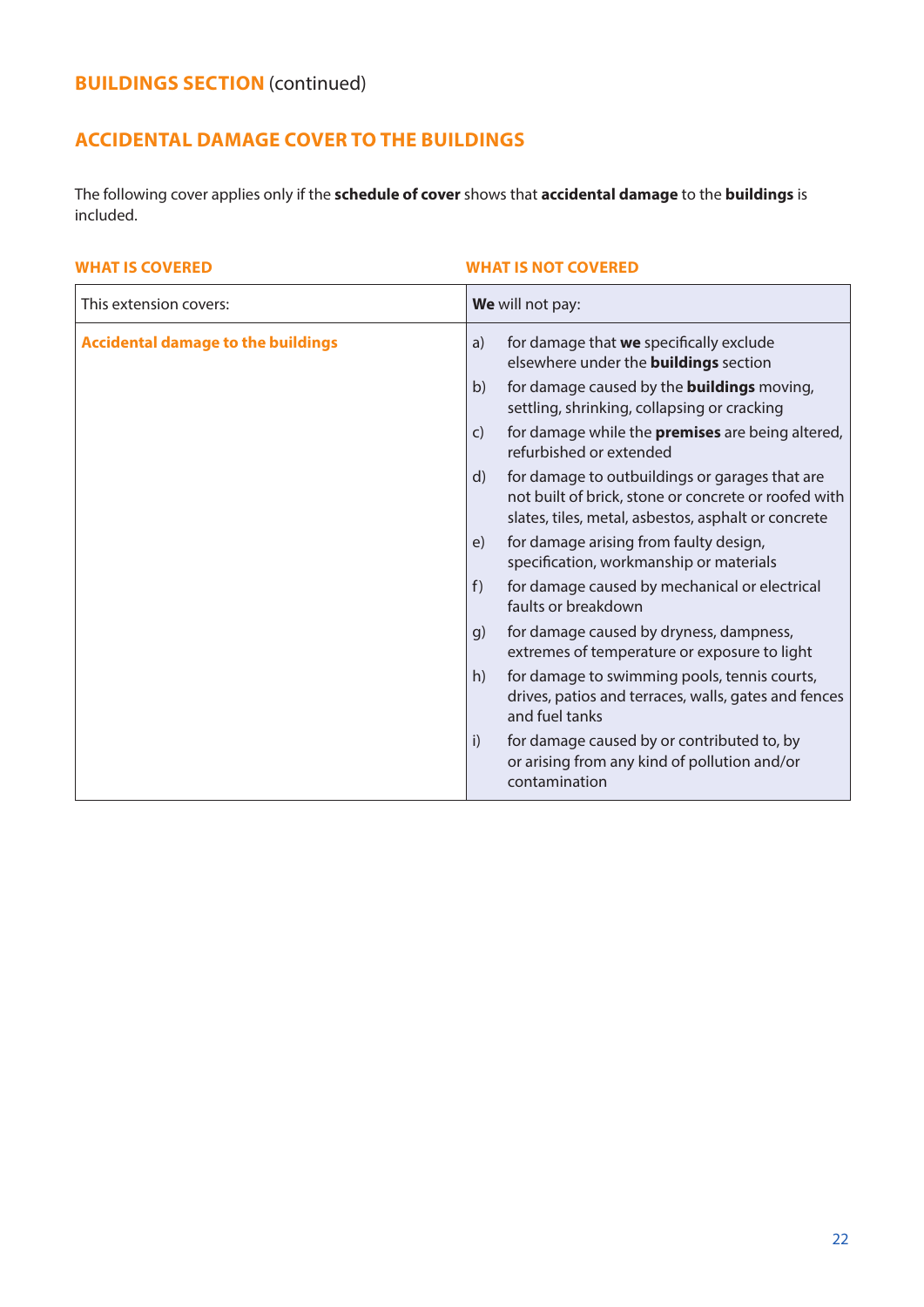## **SETTLING CLAIMS**

## How **we** deal with **your** claim

- 1. If **your** claim for loss or damage is covered under the **buildings** section **we** can choose to settle **your** claim by:
	- Repairing
	- **Replacing**
	- **Reinstating**
	- Payment

But not so that it is better or more extensive than immediately prior to the incident giving rise to the claim.

- 2. If **we** have agreed with **you** that the **buildings** will not be repaired, replaced or reinstated following loss or damage **we** will agree a cash settlement with **you** and may deduct an amount for wear and tear.
- 3. When **we** pay **your** claim **we** will deduct the amount of **excess** as stated in the **schedule of cover** or this policy.

### **Your** sum insured

- 4. **We** will not reduce the sum insured under the **buildings** section after **we** have paid a claim as long as **you** agree to carry out **our** recommendations to prevent further loss or damage.
- 5. If **you** are under insured, which means the cost of rebuilding the **buildings** at the time of loss or damage is more than **your** sum insured for the **buildings**, then **we** will only pay a proportion of the claim.

For example if **your** sum insured only covers one half of the cost of rebuilding the **buildings**, then **we** will only pay one half of the whole cost of **your** claim.

This settlement basis applies to the whole of the **buildings** section.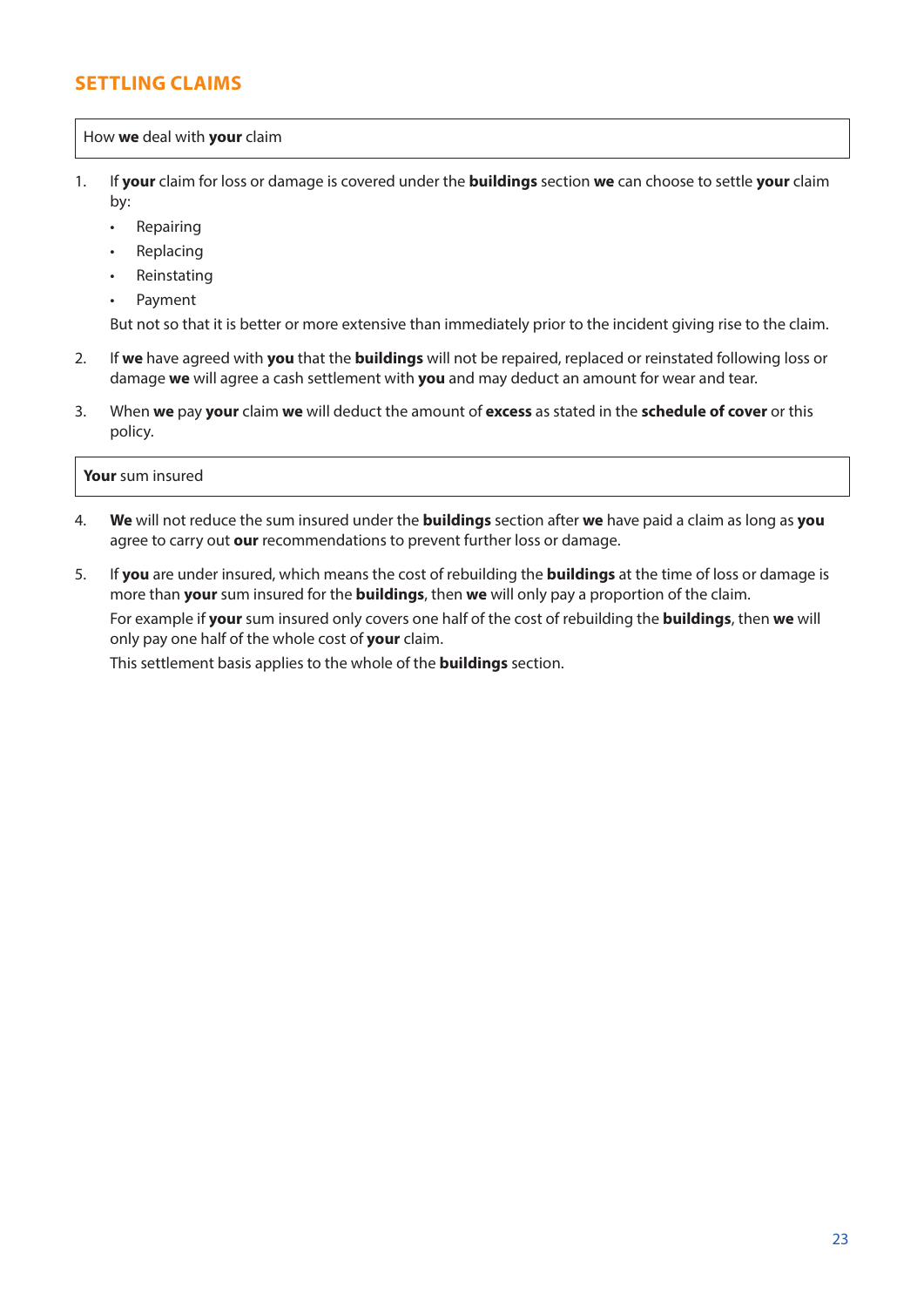## **CONTENTS SECTION**

The following cover applies only if the **schedule of cover** shows that it is included.

**We** cover loss or damage directly caused by insured events 1 – 11 to the **contents** at the **premises**.

## **INSURED EVENTS**

## **WHAT IS COVERED WHAT IS NOT COVERED** This insurance covers the **contents** for loss or damage directly caused by: **We** will not pay: 1. **Fire, lightning, earthquake or explosion** 2. **Storm, flood or weight of snow** for loss or damage to **contents** in the open 3. **Escape of water from any fixed appliance, pipe or tank** 4. **Escape of oil from any fixed appliance, pipe or tank** 5. **Theft or attempted theft** for loss or damage unless caused by forcible and/or violent entry to or exit from the **premises** 6. **Riot** 7a. **Malicious damage or terrorism** 7b. **Malicious damage caused by your tenant(s)** 8. **Collision with the property by aircraft, animals or vehicles** 9. **Falling trees or branches, lampposts or telegraph poles** for loss or damage caused by trees being cut down or cut back at the **premises** 10. **Breakage or collapse of satellite television receiving equipment or television and radio aerials** 11. **Subsidence, landslip or heave of the site on which the buildings stand** a) for loss or damage caused by coastal or river erosion b) for loss or damage whilst the **premises** are undergoing any structural repairs, alterations or extensions c) for loss or damage arising from defective design, faulty materials or faulty workmanship d) for loss or damage which compensation has been provided for or would have been but for the existence of this insurance under any contract or a guarantee or by law e) for loss or damage following damage to solid floors unless the walls of the **property** are damaged at the same time and by the same event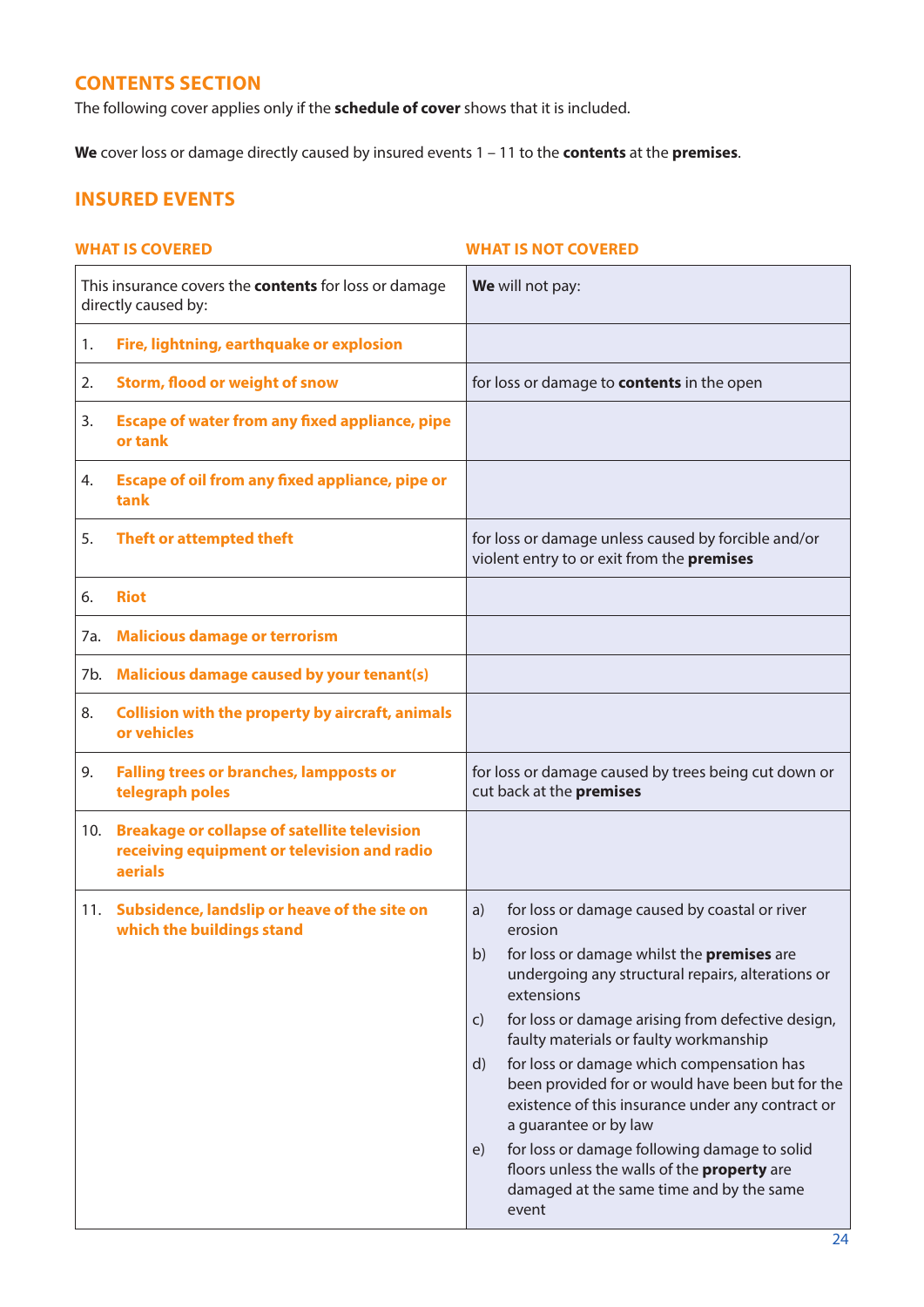## **ADDITIONAL COVERS**

| This section of the insurance also covers:                                                                                                                                                                                                                               | We will not pay:                                                       |
|--------------------------------------------------------------------------------------------------------------------------------------------------------------------------------------------------------------------------------------------------------------------------|------------------------------------------------------------------------|
| 12. Theft or attempted theft by your tenant(s)<br>for this cover to be effective the <b>premises</b><br>must be inspected by you or your appointed<br>representative at least once every six months and<br>records of such inspections kept                              | any amount over £5,000 per incident                                    |
| 13. Loss of rent<br>if the <b>premises</b> become uninhabitable following<br>loss or damage which is covered by an Insured<br>Event for the amount of rent due to be paid to<br>you which is lost, but only in respect of the period<br>necessary to repair the premises | any amount over 20% of the sum insured for <b>contents</b><br>in total |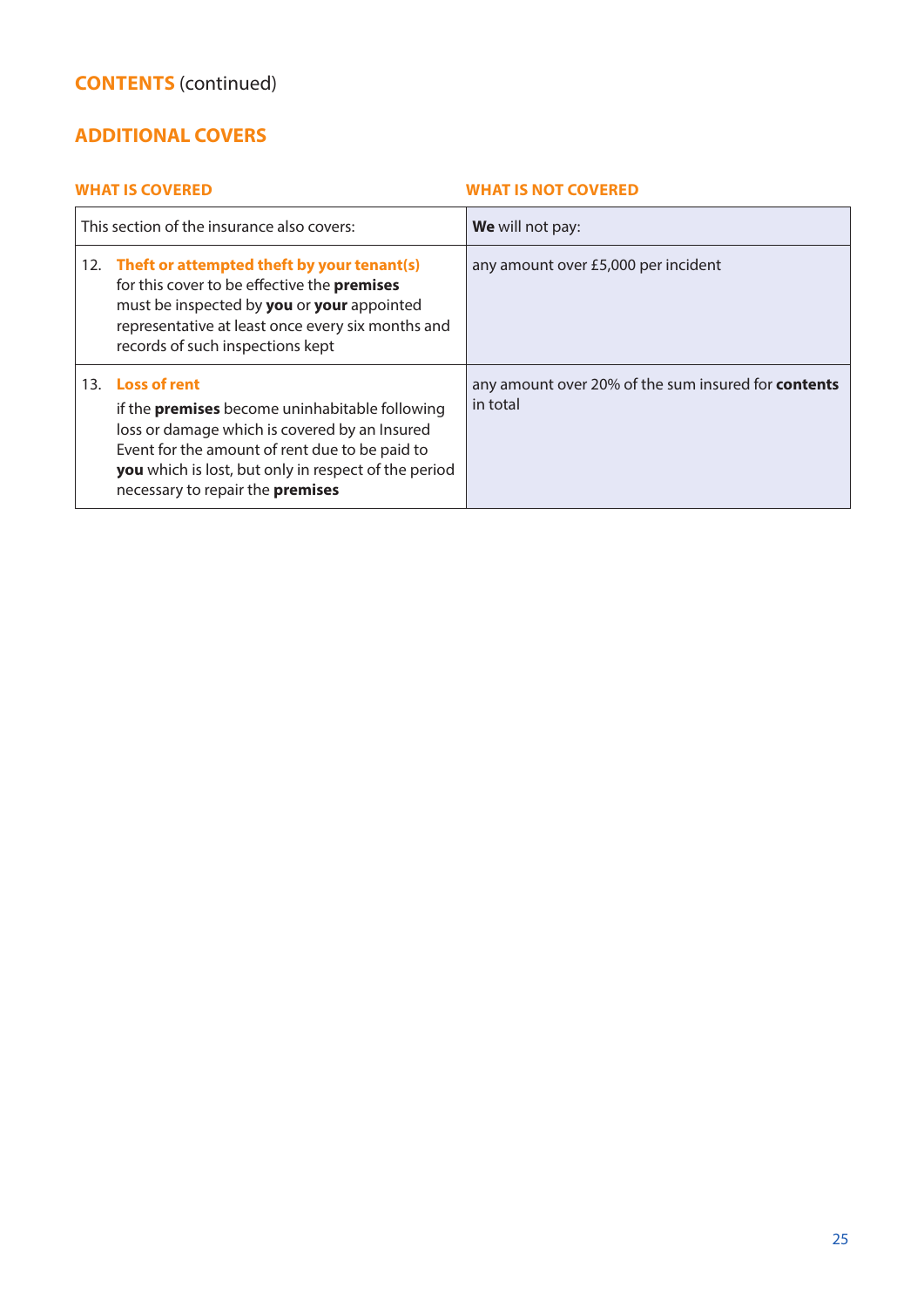## **ACCIDENTAL DAMAGE COVER TO THE CONTENTS**

The following cover applies only if the **schedule of cover** shows that **accidental damage** to the **contents** is included.

| This extension covers:                   | We will not pay:                                                                                                                                                                                                                                                                                                                                                                                                                                                                                                                                                                                                                                                                                                                                                                                      |
|------------------------------------------|-------------------------------------------------------------------------------------------------------------------------------------------------------------------------------------------------------------------------------------------------------------------------------------------------------------------------------------------------------------------------------------------------------------------------------------------------------------------------------------------------------------------------------------------------------------------------------------------------------------------------------------------------------------------------------------------------------------------------------------------------------------------------------------------------------|
| <b>Accidental damage to the contents</b> | for damage that we specifically exclude<br>a)<br>elsewhere under the <b>contents</b> section<br>b)<br>for damage to contents within garages and<br>outbuildings<br>for damage while the <b>premises</b> are being altered,<br>$\mathsf{C}$<br>refurbished or extended<br>for damage or deterioration to any item caused<br>d)<br>by dyeing, cleaning, repair, renovation or whilst<br>being worked upon<br>for damage arising from faulty design,<br>e)<br>specification, workmanship or materials<br>for damage caused by mechanical or electrical<br>f)<br>faults or breakdown<br>for damage caused by dryness, dampness,<br>g)<br>extremes of temperature or exposure to light<br>for damage caused by or contributed to by<br>h)<br>or arising from any kind of pollution and/or<br>contamination |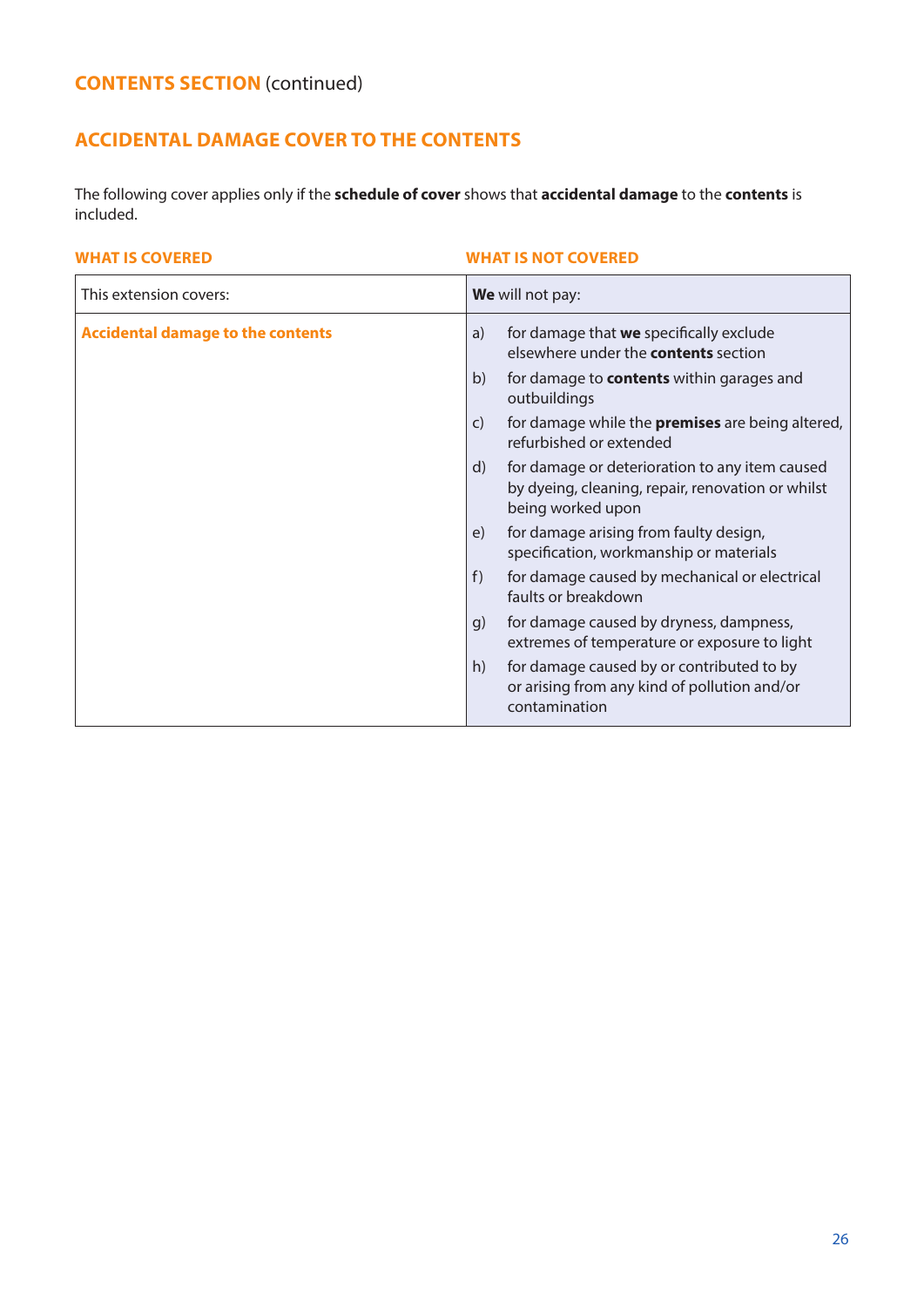## **SETTLING CLAIMS**

## How **we** deal with **your** claim

- 1. If **your** claim for loss or damage is covered under the **contents** section **we** can choose to settle **your** claim by:
	- Repairing
	- **Replacing**
	- **Reinstating**
	- Payment

For total loss or destruction of any item **we** will pay the cost of replacing the item as new as long as the new item is as close as possible to but not an improvement on the original item when it was new.

- 2. When **we** pay **your** claim **we** will deduct the amount of **excess** as stated in the **schedule of cover** or this policy.
- 3. Where **we** agree to make a cash settlement **we** will only pay **you** what it would cost **us** to repair or replace using **our** preferred suppliers or contractors

## **Your** sum insured

- 4. **We** will not reduce the sum insured under the **contents** section after **we** have paid a claim as long as **you** agree to carry out **our** recommendations to prevent further loss or damage.
- 5. If **you** are under insured, which means the cost of replacing the **contents**, as new, at the time of loss or damage is more than **your** sum insured for the **contents**, then **we** will only pay a proportion of the claim. For example if **your** sum insured only covers one half of the cost of replacing the **contents**, as new, then **we** will only pay one half of the whole cost of **your** claim.

This settlement basis applies to the whole of the **contents** section.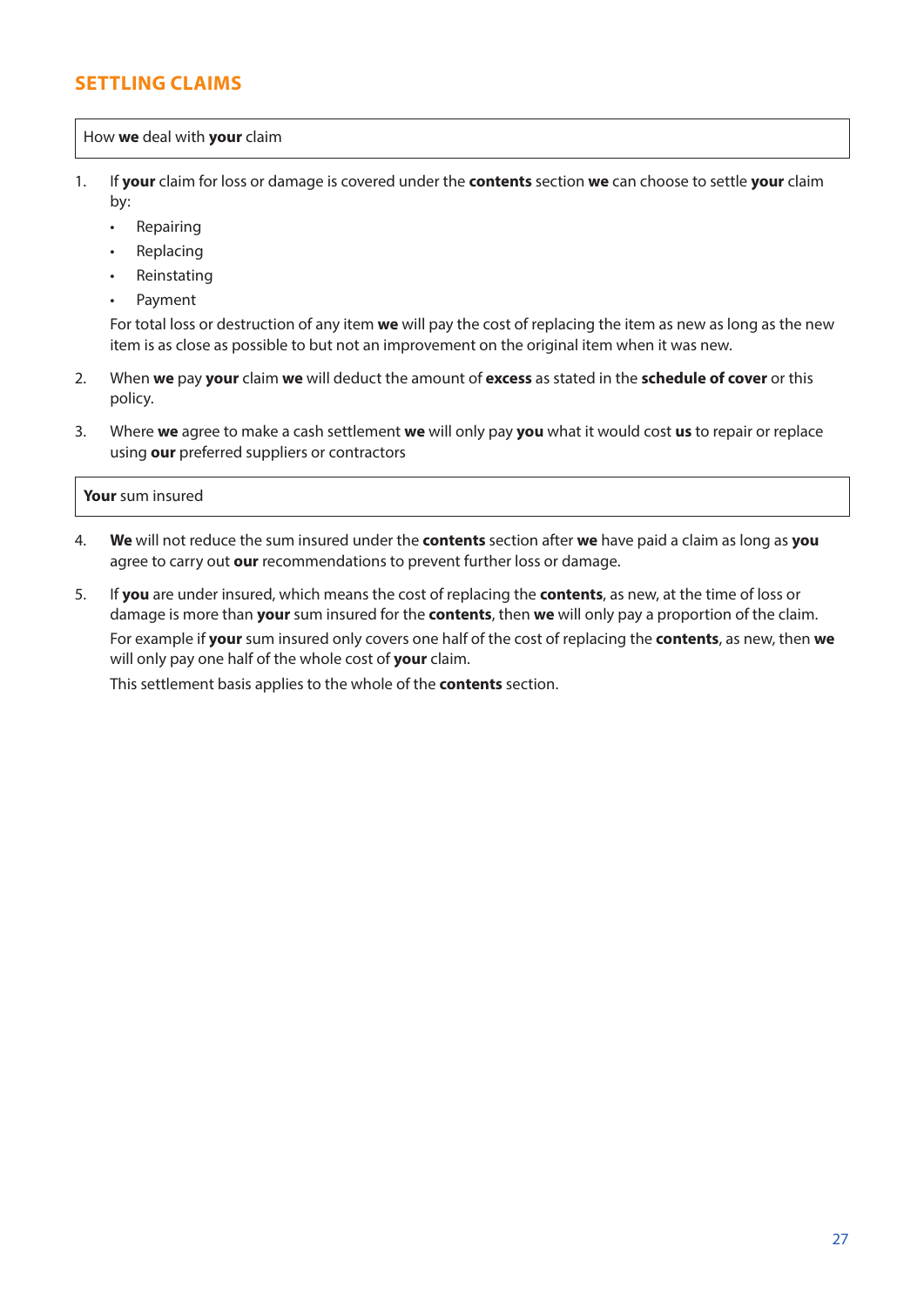## **PROPERTY OWNERS LIABILITY AND LEGAL LIABILITY AS OCCUPIER OR LANDLORD**

This section of the policy works in the following way:

- If the **buildings** only or the **buildings** and **contents** are insured, **your** legal liability is covered under Property Owners Liability and Legal Liability as Occupier or Landlord below.
- If the **contents** only are insured, **your** legal liability is covered under Legal Liability as Occupier or Landlord below, or
- If the **contents** only are insured and **you** paid an additional premium to include Property Owners Liability and this is shown in the **schedule of cover**, **your** legal liability is covered under Property Owners Liability and Legal Liability as Occupier or Landlord below.

The most **we** will pay for any one accident or series of accidents arising out of any one event is £5,000,000 plus the costs and expenses, which **we** have agreed to pay, unless shown differently in the **schedule of cover**.

| <b>WHAT IS COVERED</b>                                                                                                                                                                                                                                                                                                                                                                                                                                                                                                                                                                                                                                                 | <b>WHAT IS NOT COVERED</b>                                                                                                                                                                                                                                                                                                                                                                                                                                                                                                                                                                                                                                                                                                                                                                                                                                                                                                                                                                                                                                                                                                                                                                                     |
|------------------------------------------------------------------------------------------------------------------------------------------------------------------------------------------------------------------------------------------------------------------------------------------------------------------------------------------------------------------------------------------------------------------------------------------------------------------------------------------------------------------------------------------------------------------------------------------------------------------------------------------------------------------------|----------------------------------------------------------------------------------------------------------------------------------------------------------------------------------------------------------------------------------------------------------------------------------------------------------------------------------------------------------------------------------------------------------------------------------------------------------------------------------------------------------------------------------------------------------------------------------------------------------------------------------------------------------------------------------------------------------------------------------------------------------------------------------------------------------------------------------------------------------------------------------------------------------------------------------------------------------------------------------------------------------------------------------------------------------------------------------------------------------------------------------------------------------------------------------------------------------------|
| We will cover you:                                                                                                                                                                                                                                                                                                                                                                                                                                                                                                                                                                                                                                                     | We will not cover you for any liability:                                                                                                                                                                                                                                                                                                                                                                                                                                                                                                                                                                                                                                                                                                                                                                                                                                                                                                                                                                                                                                                                                                                                                                       |
| <b>Property Owners Liability</b><br>for your legal liability as property owner<br>for any amounts you become legally liable<br>to pay as damages for:<br>· bodily injury<br>• damage to property<br>caused by an accident happening at the<br>premises during the period of insurance<br><b>Legal Liability as Occupier or Landlord</b><br>for your legal liability as a result of your<br>actions if you are or had been the property<br>occupier for any amounts you become legally<br>liable to pay as damages for:<br>· bodily injury<br>• damage to property<br>caused by an accident happening in the property<br>at the premises during the period of insurance | a)<br>for <b>bodily injury</b> to:<br>you<br>any member of your family<br>any person who at the time of sustaining<br>such <b>bodily injury</b> is engaged in your service<br>or employed by you<br>for bodily injury arising directly or indirectly<br>b)<br>from any communicable disease or condition<br>arising out of any criminal or violent act to<br>$\mathsf{C}$<br>another person or property<br>for damage to property owned by or in the<br>d)<br>charge or control of:<br>you<br>any member of your family<br>any person engaged in your service or<br>employed by you<br>arising directly or indirectly out of any profession,<br>e)<br>occupation, business or employment, other than<br>your direct liability as a landlord to your tenant(s)<br>which you have assumed under contract and<br>f)<br>which would not otherwise have attached<br>arising out of your ownership, possession or use<br>g)<br>of:<br>any motorised or horse drawn vehicle other<br>i)<br>than domestic gardening equipment used<br>within the premises<br>any power-operated lift other than stair lifts<br>ii)<br>any aircraft or watercraft other than manually<br>iii)<br>operated rowing boats, punts or canoes |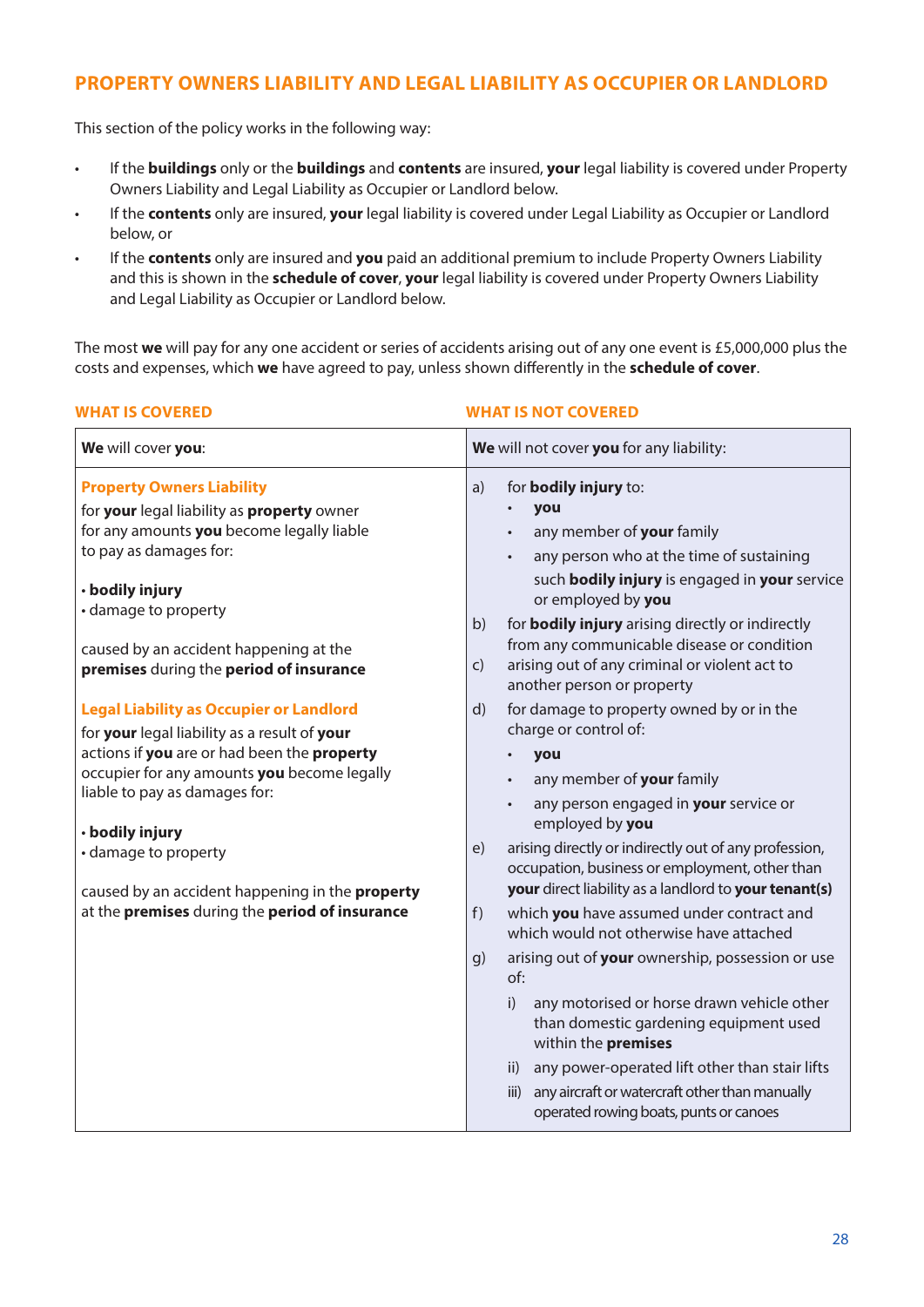## **PROPERTY OWNERS LIABILITY AND LEGAL LIABILITY AS OCCUPIER OR LANDLORD**

(continued)

## **WHAT IS COVERED WHAT IS NOT COVERED We** will not cover **you** for any liability: iv) any animal other than cats, horses or dogs which are not designated as dangerous under the Dangerous Dogs Act 1991, the Dangerous Dogs (Northern Ireland) order 1991 or Dangerous Dogs Amendment 1997 or any amending legislation h) arising from the Party Wall etc Act 1996 or any amending legislation i) in respect of any kind of pollution and/or contamination other than: • caused by a sudden, identified, unexpected and unforeseen accident which happens in its entirely at a specific moment of time at the **premises** during the **period of insurance**; and • is reported to **us** not later than 30 days from the end of the **period of insurance** j) arising out of **your** ownership, occupation, possession or use of any land or building/ structure that is not within the boundaries of the **premises** k) if **you** are entitled to indemnity under any other insurance until such insurance(s) is/are exhausted

#### **IMPORTANT NOTICE**

**Dangerous Dogs Act 1991** - The Dangerous Dogs Act 1991 imposes certain requirements on specific types of dog. It also places requirements in relation to dogs which are, as described by the Act, dangerously out of control. For further guidance please see the Office of Public Sector Information website (www.opsi.gov.uk) or contact the Citizens Advice Bureau.

Party Wall etc. Act 1996 - **The Party Wall etc. Act 1996 provides a framework for preventing or resolving disputes in relation to party walls, party structures, boundary walls and excavations near neighbouring buildings**. Anyone intending to carry out work (anywhere in England and Wales) of the kinds described in the Act must give Adjoining Owners notice of their intentions. For further guidance please see the Office of Public Sector Information website (www.opsi.gov.uk) or contact the Citizens Advice Bureau.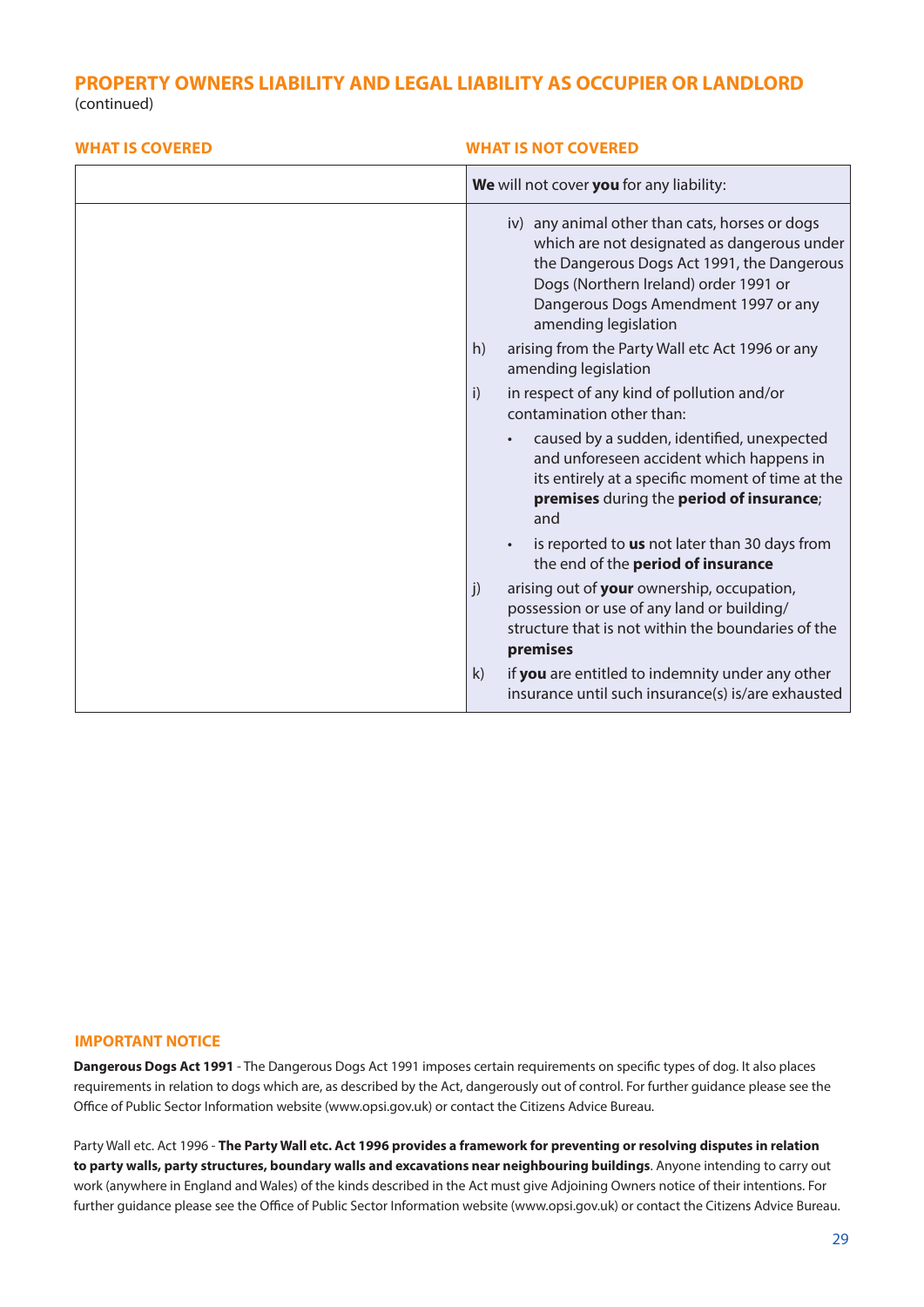## **DEFECTIVE PREMISES ACT 1972**

This section of the policy works in the following way:

• If the **buildings** are insured, **your** legal liability is covered below

The most **we** will pay for any one event is £5,000,000 plus the costs and expenses, which **we** have agreed to pay, unless shown differently in the **schedule of cover**.

| <b>WHAT IS COVERED</b>                                                                                                                                                                                                                                                                               | <b>WHAT IS NOT COVERED</b>                                                                                                                                                                                                                                                                                                                                                                                                                                                                                                                                                                                                                                                                                                                                                                                                                                                                                                                      |
|------------------------------------------------------------------------------------------------------------------------------------------------------------------------------------------------------------------------------------------------------------------------------------------------------|-------------------------------------------------------------------------------------------------------------------------------------------------------------------------------------------------------------------------------------------------------------------------------------------------------------------------------------------------------------------------------------------------------------------------------------------------------------------------------------------------------------------------------------------------------------------------------------------------------------------------------------------------------------------------------------------------------------------------------------------------------------------------------------------------------------------------------------------------------------------------------------------------------------------------------------------------|
| We will cover you:                                                                                                                                                                                                                                                                                   | We will not cover you for any liability:                                                                                                                                                                                                                                                                                                                                                                                                                                                                                                                                                                                                                                                                                                                                                                                                                                                                                                        |
| for any amounts you become legally liable to pay under<br>Section 3 of the Defective Premises Act 1972 or Article 5<br>of the Defective Premises (Northern Ireland) Order 1975<br>in connection with any property, that was residential or<br>used for residential purposes, previously owned by you | if you are entitled to indemnity under any other<br>a)<br>insurance<br>b)<br>for the cost of repairing any fault or alleged fault<br>for any property previously owned by you in<br>$\mathsf{C}$<br>which you still hold legal title or have an interest<br>for any incident which happens more than 7<br>d)<br>years after the last day of insurance in respect of<br>any property previously insured by us and owned<br>by you<br>for anything owned by or the legal responsibility<br>e)<br>of your family<br>f)<br>for injury, death, disease or illness of any of your<br>family or employees<br>arising from any employment, trade, profession<br>q)<br>or business of any of your family<br>accepted by any of your family under any<br>h)<br>agreement, unless the liability would exist<br>without this agreement<br>i)<br>arising from the Party Wall etc Act 1996 or any<br>amending legislation 1997 or any amending<br>legislation |

#### **IMPORTANT NOTICE**

The Defective Premises Act 1972 imposes duties in connection with the provision of dwellings and imposes liability for injury or damage caused to persons through defects in the state of the premises. Section 3 of the Defective Premises Act 1972 (or in Northern Ireland Section 5 Defective Premises Northern Ireland Order 1975) extends the duty of care in certain circumstances after the dwellings have been disposed of. For further guidance please see the Office of Public Sector Information website (www.opsi.gov.uk) or contact the Citizens Advice Bureau.

Party Wall etc. Act 1996 - **The Party Wall etc. Act 1996 provides a framework for preventing or resolving disputes in relation to party walls, party structures, boundary walls and excavations near neighbouring buildings**. Anyone intending to carry out work (anywhere in England and Wales) of the kinds described in the Act must give Adjoining Owners notice of their intentions. For further guidance please see the Office of Public Sector Information website (www.opsi.gov.uk) or contact the Citizens Advice Bureau.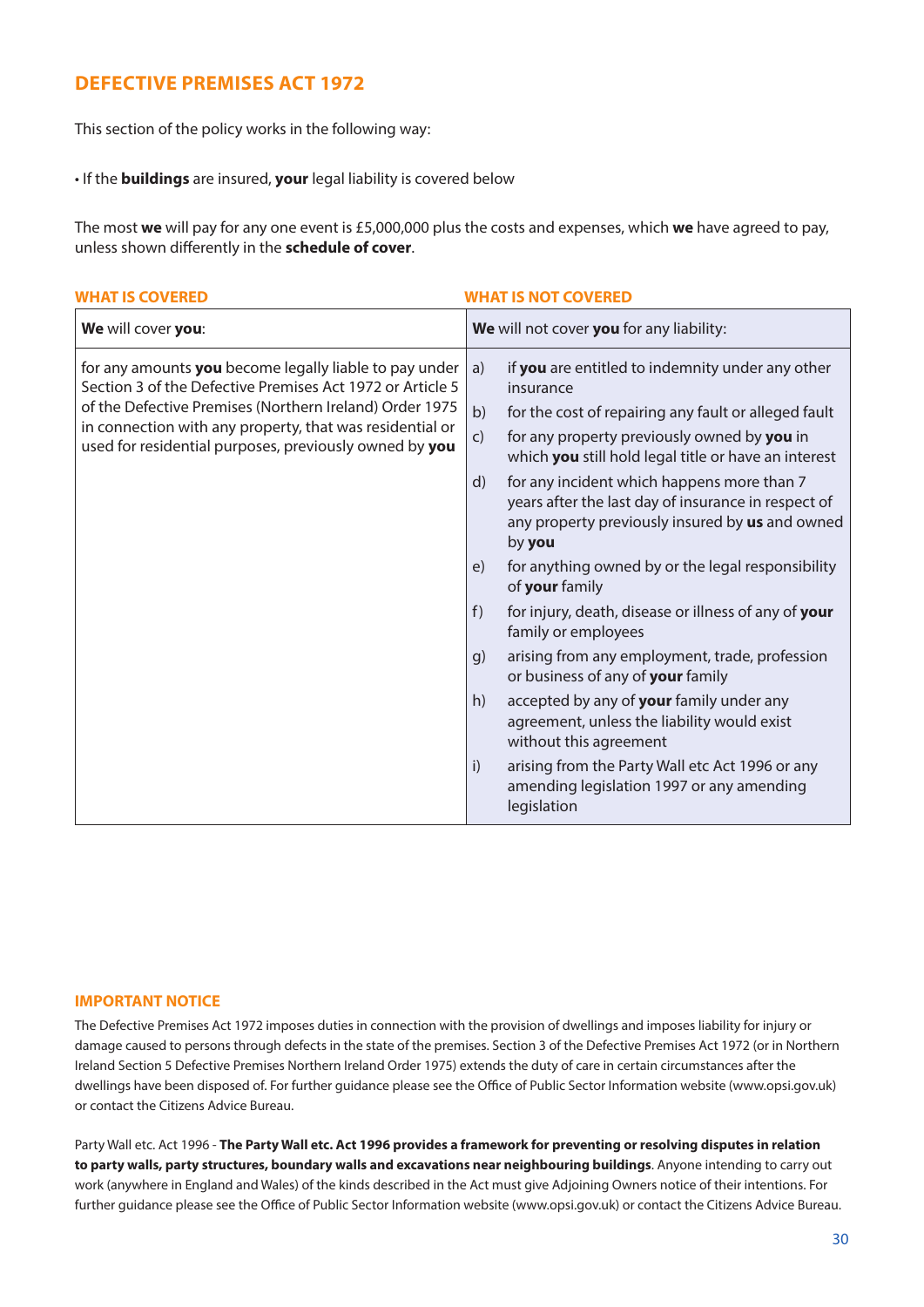## **ACCIDENTS TO DOMESTIC STAFF**

This section of the policy works in the following way:

• If the **contents** are insured, **your** legal liability is covered below

The most **we** will pay for any one accident or series of accidents arising out of any one event is £10,000,000 plus the costs and expenses, which **we** have agreed to pay, unless shown differently in the **schedule of cover**.

### **WHAT IS COVERED WHAT IS NOT COVERED**

| We will cover you:                                                                                                                                                                                                 | We will not cover you for any liability:                                                                                                                                                                                                                                                                                                                                                                                                                                                                                                                                                                                                                                                                                                                                                                                                                                                                                        |
|--------------------------------------------------------------------------------------------------------------------------------------------------------------------------------------------------------------------|---------------------------------------------------------------------------------------------------------------------------------------------------------------------------------------------------------------------------------------------------------------------------------------------------------------------------------------------------------------------------------------------------------------------------------------------------------------------------------------------------------------------------------------------------------------------------------------------------------------------------------------------------------------------------------------------------------------------------------------------------------------------------------------------------------------------------------------------------------------------------------------------------------------------------------|
| for any amounts you become legally liable to pay for<br>accidental <b>bodily injury</b> anywhere in the world<br>to your domestic staff employed in connection with the<br>premises during the period of insurance | for <b>bodily injury</b> arising directly or indirectly<br>a)<br>from any vehicle<br>b)<br>for <b>bodily injury</b> arising directly or indirectly<br>from any communicable disease or condition<br>for <b>bodily injury</b> arising directly or indirectly in<br>$\mathsf{C}$<br>connection with your profession, occupation,<br>business or employment<br>for <b>bodily injury</b> arising directly or indirectly in<br>$\mathsf{d}$<br>Canada or the United States of America after the<br>total period of stay in either or both countries has<br>exceeded 30 days in the <b>period of insurance</b><br>for <b>bodily injury</b> arising directly or indirectly<br>e)<br>from any animal other than cats, horses or dogs<br>which are not designated as dangerous under the<br>Dangerous Dogs Act 1991, the Dangerous Dogs<br>(Northern Ireland) order 1991 or Dangerous Dogs<br>Amendment 1997 or any amending legislation |

#### **IMPORTANT NOTICE**

**Dangerous Dogs Act 1991** - The Dangerous Dogs Act 1991 imposes certain requirements on specific types of dog. It also places requirements in relation to dogs which are, as described by the Act, dangerously out of control. For further guidance please see the Office of Public Sector Information website (www.opsi.gov.uk) or contact the Citizens Advice Bureau.